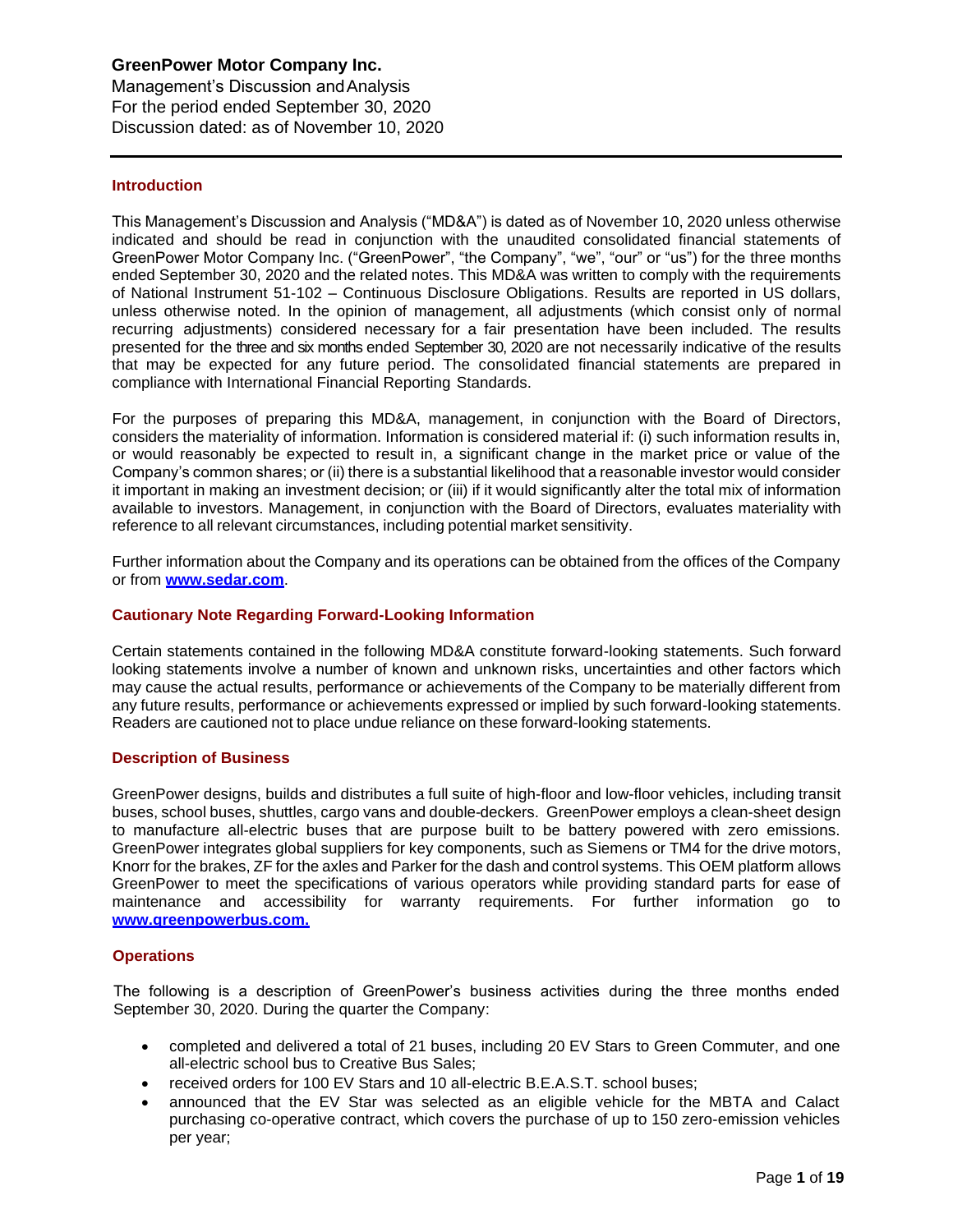, 2020

Management's Discussion andAnalysis For the period ended September 30, 2020 Discussion dated: as of November 10, 2020

- entered into a dealership agreement with ABC Bus, Inc. covering the state of New York providing for the purchase of up to 100 vehicles over three years;
- completed the first EV Star Cargo+ vehicle to serve the cargo and delivery market;
- commenced planning and scheduling for increased production of EV Stars and B.E.A.S.T. school buses while continuing production of various models, including EV Star cab and chassis, EV Star+, and EV 250 thirty-foot low floor transit buses;
- progressed the development of an autonomous EV Star with Perrone Robotics for Jacksonville Transit Authority;
- completed demonstrations of a range of Greenpower vehicles to potential customers across several US states, laying the groundwork for potential future sales;
- completed the Company's uplisting to the Nasdaq stock exchange including an offering priced at \$20.00 per share, raising gross proceeds \$37.7 million before underwriting fees and expenses;
- continued to effectively manage its business operations to navigate impacts from the COVID-19 pandemic.

GreenPower delivered 20 EV Stars to Green Commuter during the quarter and provided 3-year lease financing to fund a portion of the purchase price. The majority of the sales price of these vehicles was funded from HVIP vouchers totaling \$2 million that were previously reserved from funds allocated to the program in 2019. Green Commuter intends to use these vehicles in its shuttle and van pooling business in California. During the quarter Greenpower also delivered an all-electric school bus to Creative Bus Sales that Creative Bus Sales will be using in sales demonstrations across California, in an effort to drive future sales of GreenPower's all-electric school buses.

During the quarter GreenPower increased its sales backlog by entering into a sales contract with Green Commuter for 100 EV Stars, and a 10 all-electric B.E.A.S.T. school bus order with Creative Bus Sales. In addition, GreenPower's EV Star was successful in being selected as an eligible vehicle for the MBTA and Calact purchasing cooperative RFP for zero-emission shuttles. This two-year contract allows for the purchase of up to 150 zero-emission vehicles per year by cooperative members, and Greenpower's dealer Creative Bus Sales is one of only four dealers, representing select models of electric shuttles, including the EV Star, that can be sold under the contract.

During the quarter Greenpower also entered into a three-year dealership agreement with ABC Bus, Inc. covering the state of New York. The agreement provides for 100 vehicles to be purchased by ABC over the next 36 months. With this dealership agreement, Greenpower and ABC Inc. can sell Greenpower's vehicles in the state of New York, which are eligible for several funding programs in the state including the NYSERDA program and the New York Voucher Incentive Program that provides incentives of up to \$100,000 for the purchase of Class 4 electric trucks and transit buses and up to \$90,000 for the purchase of Class 4 battery electric school buses and shuttle buses in the state.

On August 28, 2020 Greenpower completed the uplisting of its common shares to the Nasdaq stock exchange and priced an offering of common shares at \$20 per share, raising gross proceeds of \$37.7 million before underwriting fees and expenses. As part of the uplisting Greenpower completed a seven-for one share consolidation of its common shares, and after the uplisting the Company's shares ceased to trade on the OTCQB exchange, and now trade on the Nasdaq exchange in the US under the ticker "GP" and the TSX-Venture exchange in Canada under the ticker "GPV". Proceeds raised during the offering will be used for the production of Greenpower's all-electric vehicles, product development, geographic expansion and for working capital.

During the quarter Greenpower continued to progress several production runs concurrently of various models, including EV Stars, EV Star cab and chassis, EV Star+, B.E.A.S.T. school buses, and EV 250 thirty-foot low floor transit buses. Immediately following the capital raise, management engaged with suppliers and contract manufacturers to plan for an expansion of all-electric vehicle production of various models, including increasing production to 20 EV Stars per month and 5 B.E.A.S.T. school buses per month. We anticipate that the EV Stars will start to deliver in two quarters, and this level of production represents potential revenue of over \$8 million on a quarterly basis, and the initial production of 5 B.E.A.S.T.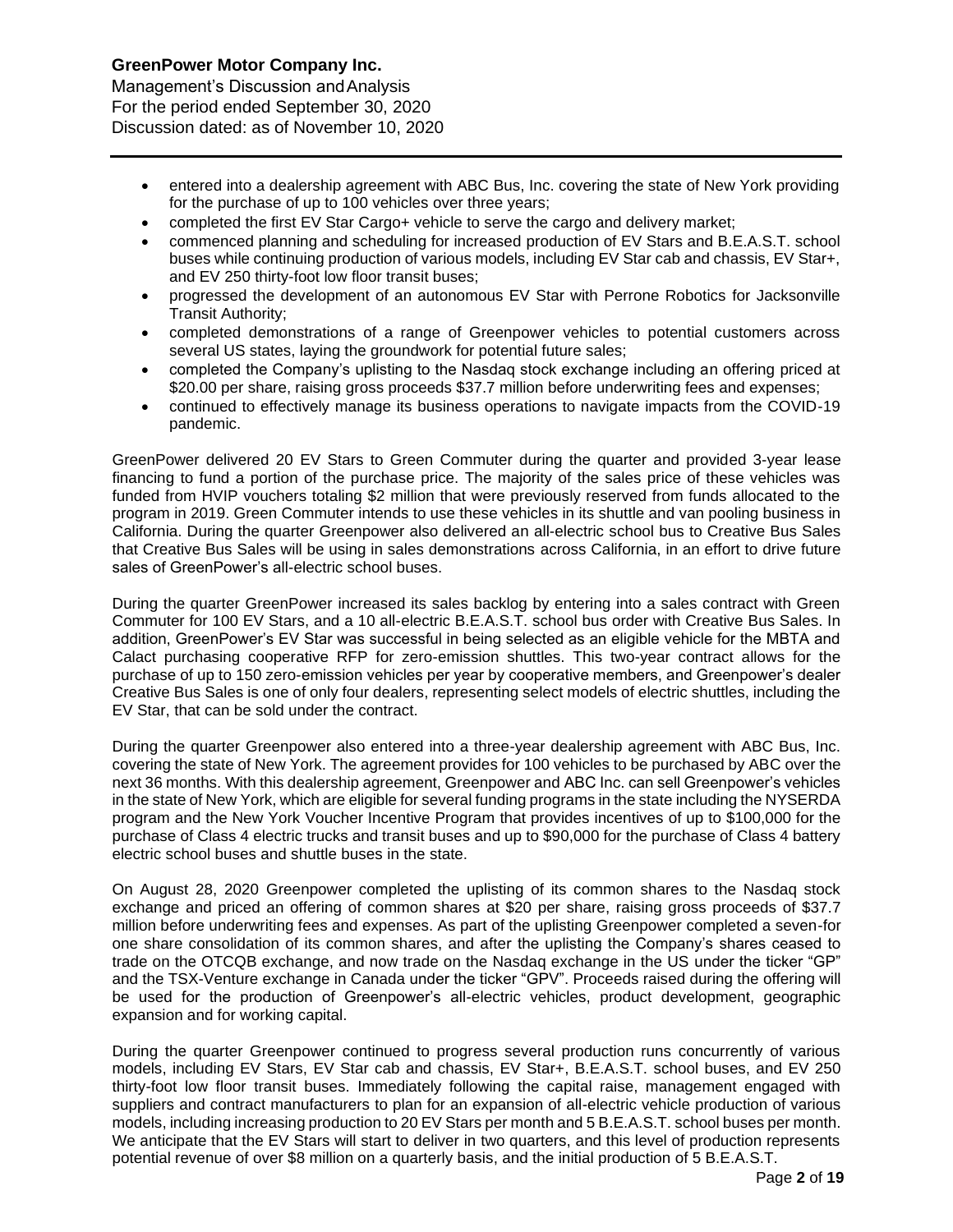, 2020

Management's Discussion andAnalysis For the period ended September 30, 2020 Discussion dated: as of November 10, 2020

school buses per month, expected to start delivering in mid-2021, represents potential quarterly sales of over \$5 million.

Both during and subsequent to quarter end, the planning has moved into implementation, and production has expanded across a range of product categories to build for existing contracts and anticipated future demand. Inventory has increased by approximately \$2.0 million since the end of the quarter as these production runs have progressed. Greenpower's management team was actively engaged in sales demonstrations of its full suite of vehicles in states across the country to build out its sales pipeline and lay the groundwork for potential future sales.

As at September 30, 2020 the Company had:

- Three EV350's, one all-electric shuttle, two EV Stars and ancillary equipment classified as property and ancillary equipment totaling approximately \$723,300;
- Finished goods inventory of approximately \$1.5 million comprised of 3 EV Stars, 2 EV Star Cab and Chassis, 1 all-electric school bus, 1 EV350 and charging stations;
- Work in process Inventory of \$4.1 million including 10 CKD Units, 8 EV Star Plus, five EV 250s, production payments for the 100 EV Star project, and parts inventory.

## **Share Consolidation, Nasdaq Uplisting, and Financing**

On August 28, 2020 the Company completed a consolidation of its common shares on the basis of seven pre-consolidation shares for one post-consolidation common share. On the same date, the Company's post-consolidation common shares began trading on the Nasdaq stock exchange and ceased trading on the OTCQB exchange in the US, and the post-consolidation shares continued trading on the TSX Venture exchange in Canada. A total of three fractional shares were cancelled as a result of the share consolidation. All references to share and per share amounts in this report have been retroactively restated to give effect to this share consolidation.

On August 28, 2020 the Company announced the pricing of its U.S. initial public offering of 1,860,000 common shares and concurrent private placement of 25,000 common shares, which closed on September 1, 2020. Both the initial public offering and the concurrent private placement priced at \$20.00 per share for gross proceeds of \$37.7 million before underwriting discounts and other costs. On announcement of the IPO the Company completed a consolidation of its common shares on the basis of seven pre-consolidation shares for one post-consolidation share and the Company's shares commenced trading on the Nasdaq stock exchange, ceased trading on the OTCQB exchange, and continued to trade on the TSX Venture Exchange.

### **Trends**

The Company does not know of any trends, commitments, events, or uncertainty that are expected to have a material effect on the Company's business, financial condition, or results of operations other than as disclosed herein under "Risk Factors" and the paragraph below.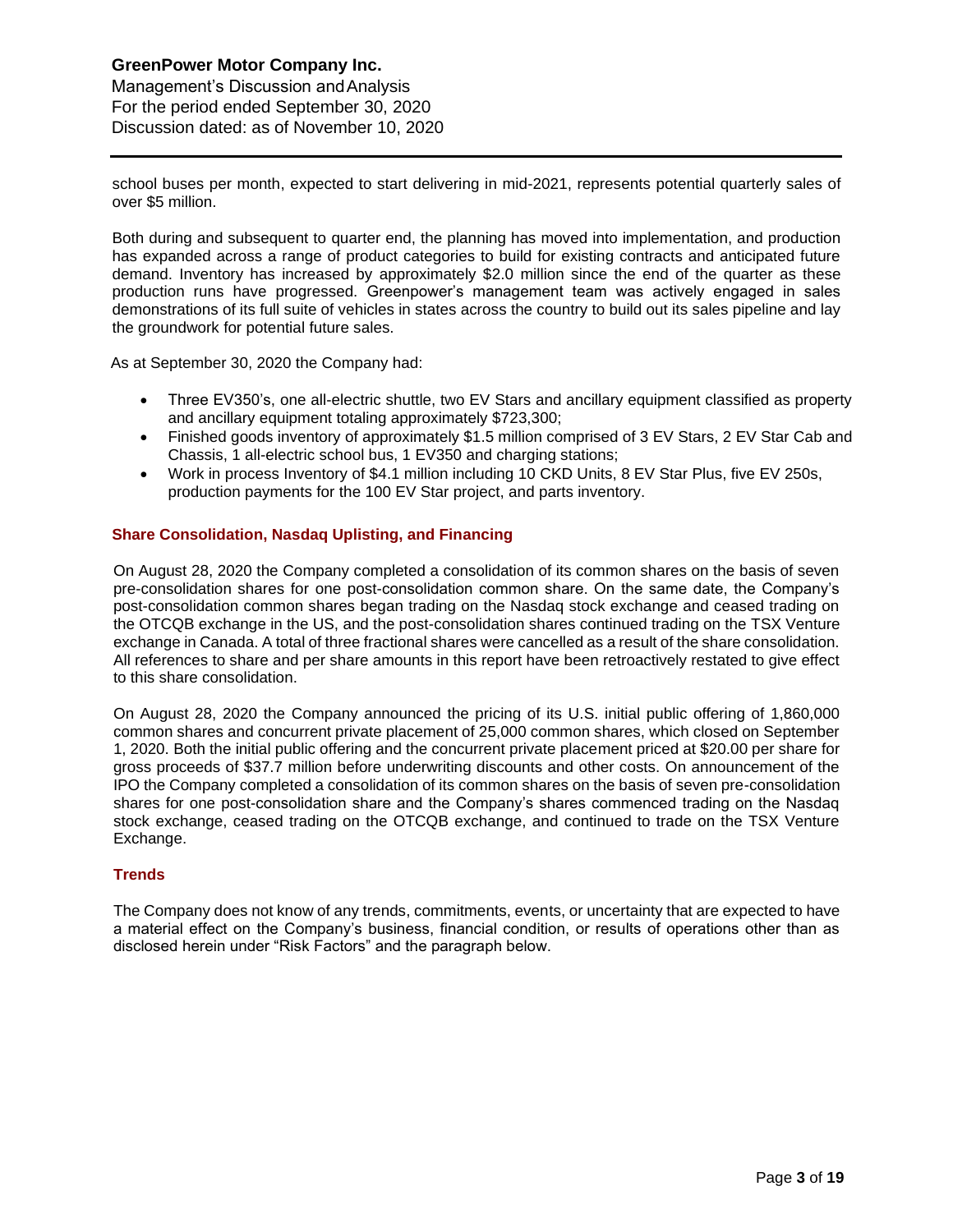Management's Discussion andAnalysis For the period ended September 30, 2020 Discussion dated: as of November 10, 2020

## **Results of Operations**

, 2020

### For the three-month period ended September 30, 2020

For the three-month period ended September 30, 2020 the Company recorded revenues of \$2,835,411 and cost of revenues of \$1,951,692 generating a gross profit of \$883,719 or 31.2% of revenues. Revenue was generated from the delivery of 20 EV Stars for which the Company provided lease financing and which were accounted for as finance leases, from the sale of one all-electric school bus, from the sale of parts, as well as revenue from finance and operating leases and other sources. Operating costs consisted of administrative fees of \$860,243 relating to salaries, project management, accounting, and administrative services; transportation costs of \$26,755 which relate to the use of trucks, trailers, contractors as well as other operational costs needed to transport company products around North America; travel, accommodation, meals and entertainment costs of \$68,008 related to travel for project management, demonstration of company products, and trade shows; product development costs of \$235,699; sales and marketing costs of \$62,574; professional fees of \$61,650 consisting of legal and audit fees; and office expense of \$149,589 consisting of rent and other office expenses, as well as non-cash expenses including \$117,737 of share-based compensation expense and depreciation of \$117,471, generating a loss from operations before interest, accretion and foreign exchange of \$836,391.

Interest and accretion on the line of credit, convertible debentures and promissory notes totalled \$505,589, and a foreign exchange loss of \$144,179 resulted in a loss for the period of \$1,486,160. Non-cash expenses consisting of depreciation, accretion and accrued interest, share-based compensation, warranty accrual and amortization of deferred financing fees totaled \$667,415 in the three-month period.

The consolidated total comprehensive loss for the three-month period was impacted by \$184,157 of other comprehensive loss as a result of the translation of the entities with a different functional currency than presentation currency.

### For the six-month period ended September 30, 2020

For the six-month period ended September 30, 2020 the Company recorded revenues of \$5,107,666 and cost of revenues of \$3,605,364 generating a gross profit of \$1,502,302 or 29.4% of revenues. Revenue was generated from the sale of 38 EV Stars for which the Company provided lease financing and which were accounted for as finance leases, from the sale of one all-electric school bus, from the sale of parts, as well as revenue from finance and operating leases and other sources. Operating costs consisted of administrative fees of \$1,718,173 relating to salaries, project management, accounting, and administrative services; transportation costs of \$53,496 which relate to the use of trucks, trailers, contractors as well as other operational costs needed to transport company products around North America; travel, accommodation, meals and entertainment costs of \$104,861 related to travel for project management, demonstration of company products, and trade shows; product development costs of \$456,808; sales and marketing costs of \$53,044; professional fees of \$158,076 consisting of legal and audit fees; and office expense of \$200,548 consisting of rent and other office expenses, as well as non-cash expenses including \$249,769 of share-based compensation expense and depreciation of \$232,232, generating a loss from operations before interest, accretion and foreign exchange of \$(1,711,536).

Interest and accretion on the line of credit, convertible debentures and promissory notes totalled \$1,060,908, and a foreign exchange loss of \$143,053 resulted in a loss for the period of \$2,915,497.

The consolidated total comprehensive loss for the six-month period was impacted by \$176,187 of other comprehensive loss as a result of the translation of the entities with a different functional currency than presentation currency.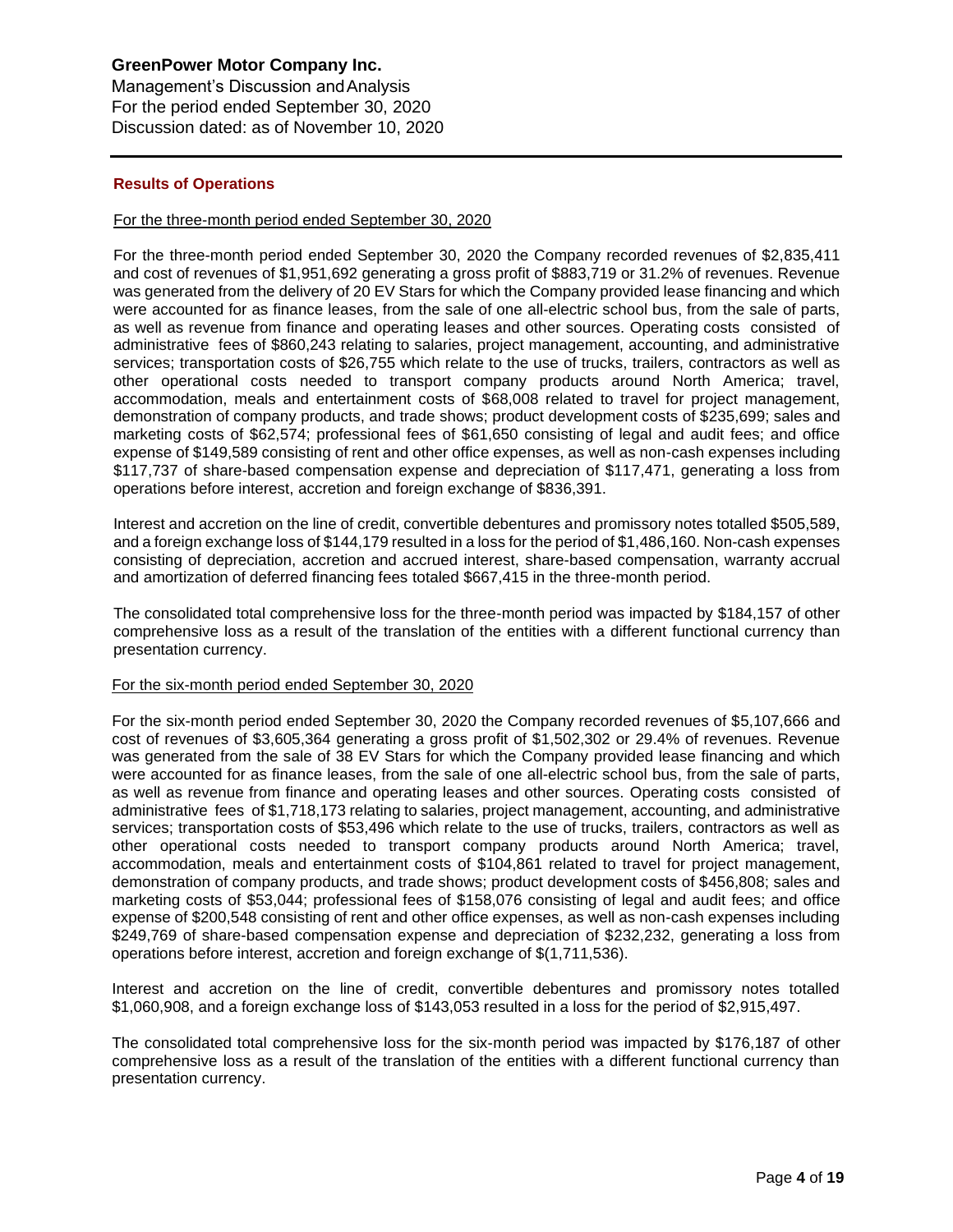, 2020

Management's Discussion andAnalysis For the period ended September 30, 2020 Discussion dated: as of November 10, 2020

## For the three-month period ended September 30, 2019

For the three-month period ended September 30, 2019 the Company recorded revenues of \$5,430,503 and cost of revenues of \$4,038,365 generating a gross profit of \$1,392,138 or 26% of revenues. Revenue was generated from the sale of one EV 350, two all-electric school buses school buses and 24 EV Stars, as well as revenue from finance and operating leases and other sources. Operating costs consisted of administrative fees of \$780,466 relating to salaries, project management, accounting, and administrative services; transportation costs of \$56,884 which relate to the use of trucks, trailers, contractors as well as other operational costs needed to transport company products around North America; travel, accommodation, meals and entertainment costs of \$99,403 related to travel for project management, demonstration of company products, and trade shows; product development costs of \$301,313; sales and marketing costs of \$49,322; professional fees of \$52,940 consisting of legal and audit fees; and office expense of \$36,125 consisting of rent and other office expenses, as well as non-cash expenses including \$53,025 of share-based compensation expense and depreciation of \$160,661, generating a loss from operations before interest, accretion and foreign exchange of \$198,001.

Interest and accretion on the line of credit, convertible debentures and promissory notes totalled \$510,042, and a foreign exchange loss of \$4,325 resulted in a loss for the period of \$712,368. Non-cash expenses consisting of depreciation, accretion and accrued interest, share-based compensation, warranty accrual and amortization of deferred financing fees totaled \$690,496 in the three-month period.

The consolidated total comprehensive loss for the three-month period was impacted by \$15,379 of other comprehensive income as a result of the translation of the entities with a different functional currency than presentation currency.

### For the six-month period ended September 30, 2019

For the six-month period ended September 30, 2019 the Company recorded revenues of \$7,880,454 and cost of revenues of \$5,764,920 generating a gross profit of \$2,115,534 or 27% of revenues. Revenue was generated from the sale of two EV 350s, two all-electric school buses and 27 EV Stars, as well as revenue from finance and operating leases and other sources. Operating costs consisted of administrative fees of \$1,449,369 relating to salaries, project management, accounting, and administrative services; transportation costs of \$118,864 which relate to the use of trucks, trailers, contractors as well as other operational costs needed to transport company products around North America; travel, accommodation, meals and entertainment costs of \$187,750 related to travel for project management, demonstration of company products, and trade shows; product development costs of \$515,726; sales and marketing costs of \$146,480; professional fees of \$113,632 consisting of legal and audit fees; and office expense of \$93,608 consisting of rent and other office expenses, as well as non-cash expenses including \$146,569 of sharebased compensation expense and depreciation of \$304,247, generating a loss from operations before interest, accretion and foreign exchange of \$960,711.

Interest and accretion on the line of credit, convertible debentures and promissory notes totalled \$1,010,654, and a foreign exchange loss of \$4,487 resulted in a loss for the period of \$1,975,852.

The consolidated total comprehensive loss for the six-month period was impacted by \$10,868 of other comprehensive income as a result of the translation of the entities with a different functional currency than presentation currency.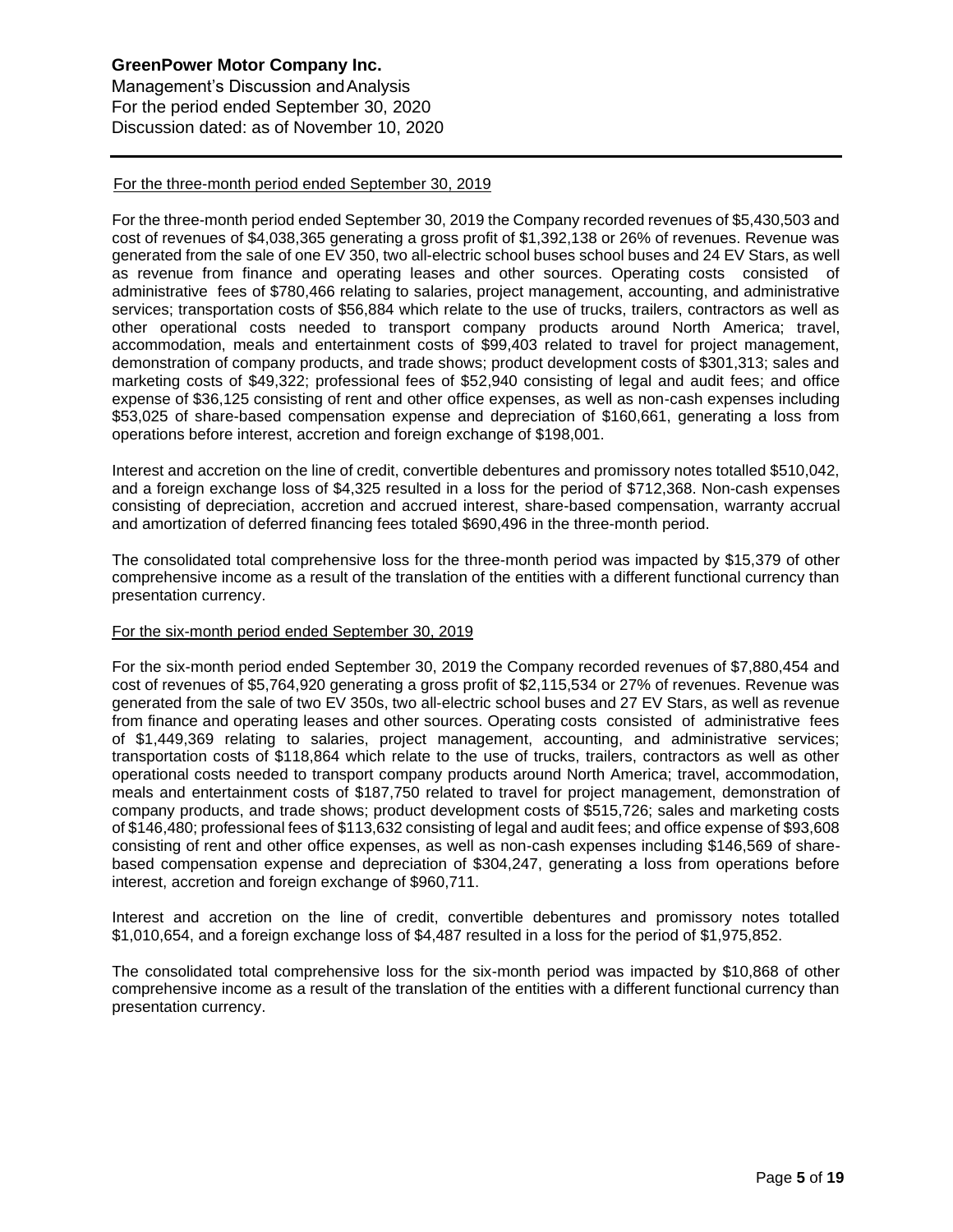, 2020

Management's Discussion andAnalysis For the period ended September 30, 2020 Discussion dated: as of November 10, 2020

The following tables provide a summary of selected information for the last eight quarters:

|                                              |                   | Three Months Ended |    |               |                 |  |
|----------------------------------------------|-------------------|--------------------|----|---------------|-----------------|--|
|                                              | September 30,     | June 30,           |    | March 31,     | December 31,    |  |
|                                              | 2020              | 2020               |    | 2020          | 2019            |  |
| Financial results                            |                   |                    |    |               |                 |  |
| Revenues                                     | \$<br>2,835,411   | \$<br>2,272,255    | -S | 642,401       | \$<br>4,977,548 |  |
| Net income (loss) for the period             | (1,486,160)       | (1,429,337)        |    | (2, 114, 027) | (1,056,087)     |  |
| Basic and diluted earnings/(loss) per share* | \$<br>$(0.09)$ \$ | $(0.09)$ \$        |    | $(0.14)$ \$   | (0.07)          |  |
| Balance sheet data                           |                   |                    |    |               |                 |  |
| Working capital (deficit)                    | 32,477,352        | (707, 573)         |    | 743,131       | 2,319,481       |  |
| Total assets                                 | 43,044,685        | 14,473,657         |    | 13,207,679    | 16,811,834      |  |
| Shareholders' equity                         | 34,647,254        | (2,396,707)        |    | (1, 174, 956) | 876,200         |  |

|                                              | Three Months Ended |             |    |               |   |             |   |              |  |
|----------------------------------------------|--------------------|-------------|----|---------------|---|-------------|---|--------------|--|
|                                              | September 30,      |             |    | June 30,      |   | March 31,   |   | December 31, |  |
|                                              |                    | 2019        |    | 2019          |   | 2019        |   | 2018         |  |
| Financial results                            |                    |             |    |               |   |             |   |              |  |
| Revenues                                     | \$                 | 5,430,503   | \$ | 2.449.951     | S | 2,486,611   | S | 1,106,530    |  |
| Net income (loss) for the period             |                    | (712, 368)  |    | (1, 263, 484) |   | (1,553,824) |   | (915,734)    |  |
| Basic and diluted earnings/(loss) per share* | S                  | $(0.05)$ \$ |    | $(0.09)$ \$   |   | $(0.12)$ \$ |   | (0.07)       |  |
| Balance sheet data                           |                    |             |    |               |   |             |   |              |  |
| Working capital (deficit)                    |                    | 1,648,610   |    | 2,775,679     |   | (155, 176)  |   | (80, 804)    |  |
| Total assets                                 |                    | 14,515,250  |    | 15,620,864    |   | 11,910,299  |   | 12,843,812   |  |
| Shareholders' equity                         |                    | 1,951,725   |    | 2,439,746     |   | (85, 636)   |   | 414,804      |  |

\* Based upon the weighted average number of shares issued and outstanding for the period, retroactively restated for the seven-for-one share consolidation completed on August 28, 2020.

The following tables summarize vehicle deliveries pursuant to vehicle leases and vehicle sales for the last eight quarters:

|                         |               |          | For the three months ended |               |
|-------------------------|---------------|----------|----------------------------|---------------|
|                         | September 30, | June 30, | March 31,                  | December 31,  |
|                         | 2020          | 2020     | 2020                       | 2019          |
| <b>Vehicle Sales</b>    |               |          |                            |               |
| <b>EV 350</b>           |               |          | n                          |               |
| EV Star <sup>1</sup>    |               |          | 8                          | 3             |
| School bus              |               |          | O                          | $\mathfrak z$ |
| Total                   | 1             |          | 8                          | 5             |
| <b>Vehicle Leases</b>   |               |          |                            |               |
| EV Star <sup>1</sup>    | 20            | 18       | 0                          | 22            |
| Total                   | 20            | 18       | 0                          | 22            |
|                         |               |          |                            |               |
| <b>Total Deliveries</b> | 21            | 18       | 8                          | 27            |

1) - Leases associated with 8 EV Stars entered into during the quarter ended December 31, 2019 were cancelled during the quarter ended March 31, 2020 and the vehicles were subsequently sold.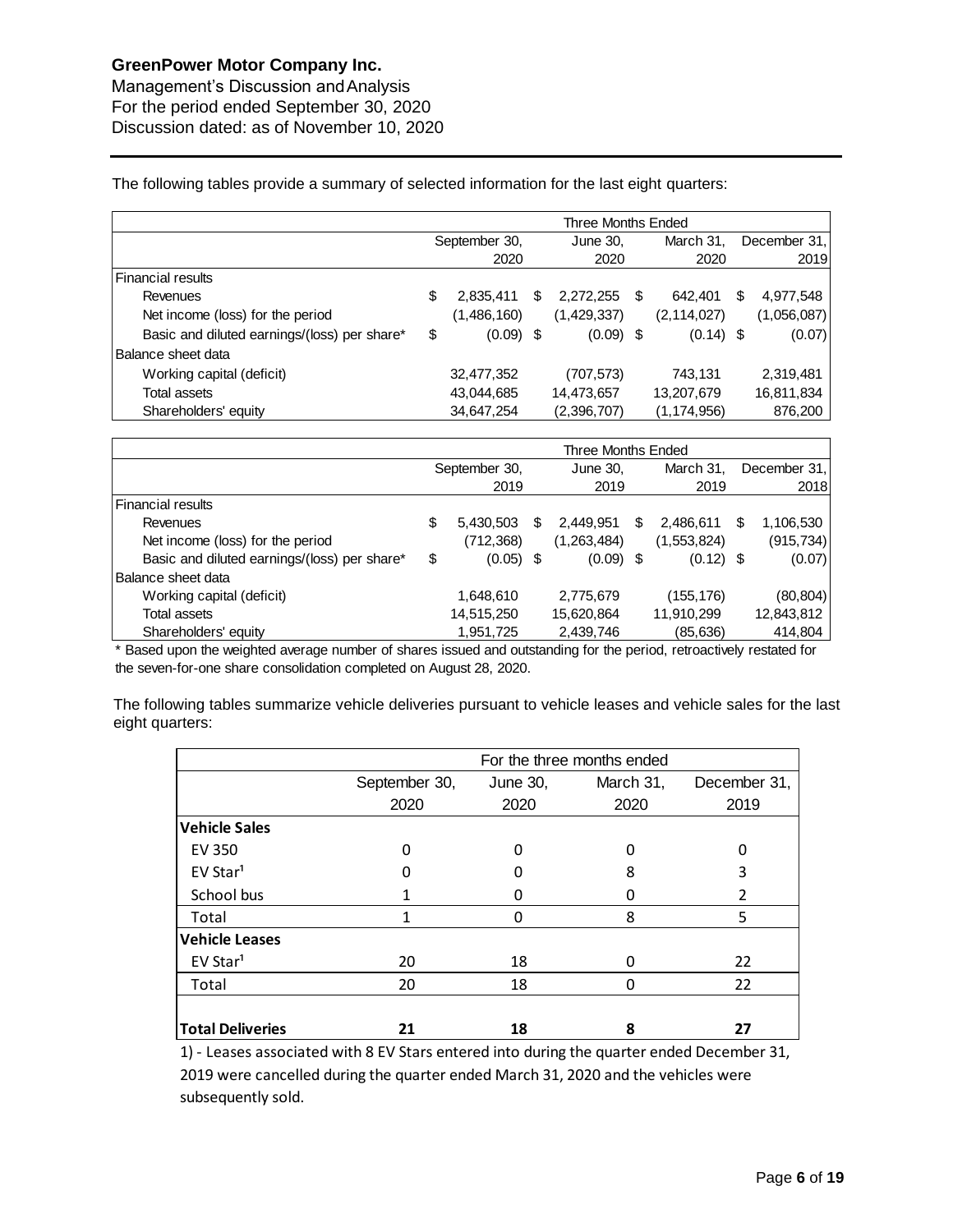, 2020

Management's Discussion andAnalysis For the period ended September 30, 2020 Discussion dated: as of November 10, 2020

|                         |               |                | For the three months ended |                |
|-------------------------|---------------|----------------|----------------------------|----------------|
|                         | September 30, | June 30,       | March 31,                  | December 31,   |
|                         | 2019          | 2019           | 2019                       | 2018           |
| <b>Vehicle Sales</b>    |               |                |                            |                |
| EV 350                  | 1             |                | 3                          | ი              |
| <b>EV Star</b>          | 24            | 3              | 3                          | 2              |
| School bus              | $\mathcal{P}$ | 0              | O                          | O              |
| Total                   | 27            | 4              | 6                          | $\overline{2}$ |
| <b>Vehicle Leases</b>   |               |                |                            |                |
| EV Star                 | O             | $\mathfrak{p}$ |                            | O              |
| EV 350                  |               |                |                            | 2              |
| <b>EV 250</b>           |               | O              | 0                          | 1              |
| Total                   | O             | $\mathcal{P}$  | $\Omega$                   | 3              |
|                         |               |                |                            |                |
| <b>Total Deliveries</b> | 27            | 6              | 6                          | 5              |

The following tables summarize cash expenses for the last eight quarters:

|                                         | For the three months ended |            |   |              |    |                                                         |   |             |  |
|-----------------------------------------|----------------------------|------------|---|--------------|----|---------------------------------------------------------|---|-------------|--|
|                                         |                            |            |   |              |    | Sept 30, 2020 June 30, 2020 March 31, 2020 Dec 31, 2019 |   |             |  |
|                                         |                            |            |   |              |    |                                                         |   |             |  |
| <b>Total Expenses</b>                   | \$                         | 2.369.878  |   | \$ 2,047,920 | \$ | 2.361.841                                               |   | \$2,521,645 |  |
| Less:                                   |                            |            |   |              |    |                                                         |   |             |  |
| Depreciation                            |                            | (117, 471) |   | (114, 761)   |    | (116, 338)                                              |   | (157, 970)  |  |
| Accretion and accrued interest          |                            | (160,782)  |   | (153,006)    |    | (232, 543)                                              |   | (151, 525)  |  |
| Share-based payments                    |                            | (117, 737) |   | (132, 032)   |    | (126, 652)                                              |   | (34, 885)   |  |
| Amortization of deferred financing fees |                            | (153,772)  |   | (150,507)    |    | (149,864)                                               |   | (157, 915)  |  |
| <b>Warranty Accrual</b>                 |                            | (97,268)   |   | (77, 377)    |    | 20.494                                                  |   | (166, 662)  |  |
| Allowance for credit losses             |                            | (20,385)   |   | 33,552       |    | (46,447)                                                |   |             |  |
|                                         |                            |            |   |              |    |                                                         |   |             |  |
| Total Cash Expenses (1)                 | S                          | 1,702,463  | S | 1,453,789    | S  | 1,710,491                                               | S | 1,852,688   |  |

|                                         | For the three months ended |           |    |             |   |                                                         |     |            |  |
|-----------------------------------------|----------------------------|-----------|----|-------------|---|---------------------------------------------------------|-----|------------|--|
|                                         |                            |           |    |             |   | Sept 30, 2019 June 30, 2019 March 31, 2019 Dec 31, 2018 |     |            |  |
|                                         |                            |           |    |             |   |                                                         |     |            |  |
| <b>Total Expenses</b>                   | \$                         | 2,104,506 |    | \$1,986,880 | S | 1,866,235                                               | \$. | 1.506.043  |  |
| Less:                                   |                            |           |    |             |   |                                                         |     |            |  |
| Depreciation                            |                            | (160,661) |    | (143, 586)  |   | (172,607)                                               |     | (114, 239) |  |
| Accretion and accrued interest          |                            | (133,373) |    | (129,989)   |   | (104,952)                                               |     | (165, 795) |  |
| Share-based payments                    |                            | (53,025)  |    | (93, 544)   |   | (93,750)                                                |     | (57, 282)  |  |
| Amortization of deferred financing fees |                            | (154,883) |    | (156,732)   |   | (92,948)                                                |     | (75, 973)  |  |
| <b>Warranty Accrual</b>                 |                            | (136,307) |    | (38, 864)   |   | (7, 169)                                                |     | (38, 420)  |  |
| Allowance for credit losses             |                            |           |    |             |   |                                                         |     |            |  |
|                                         |                            |           |    |             |   |                                                         |     |            |  |
| <b>Total Cash Expenses (1)</b>          | \$                         | 1.466.257 | S. | 1.424.165   | S | 1.394.809                                               | S   | 1.054.334  |  |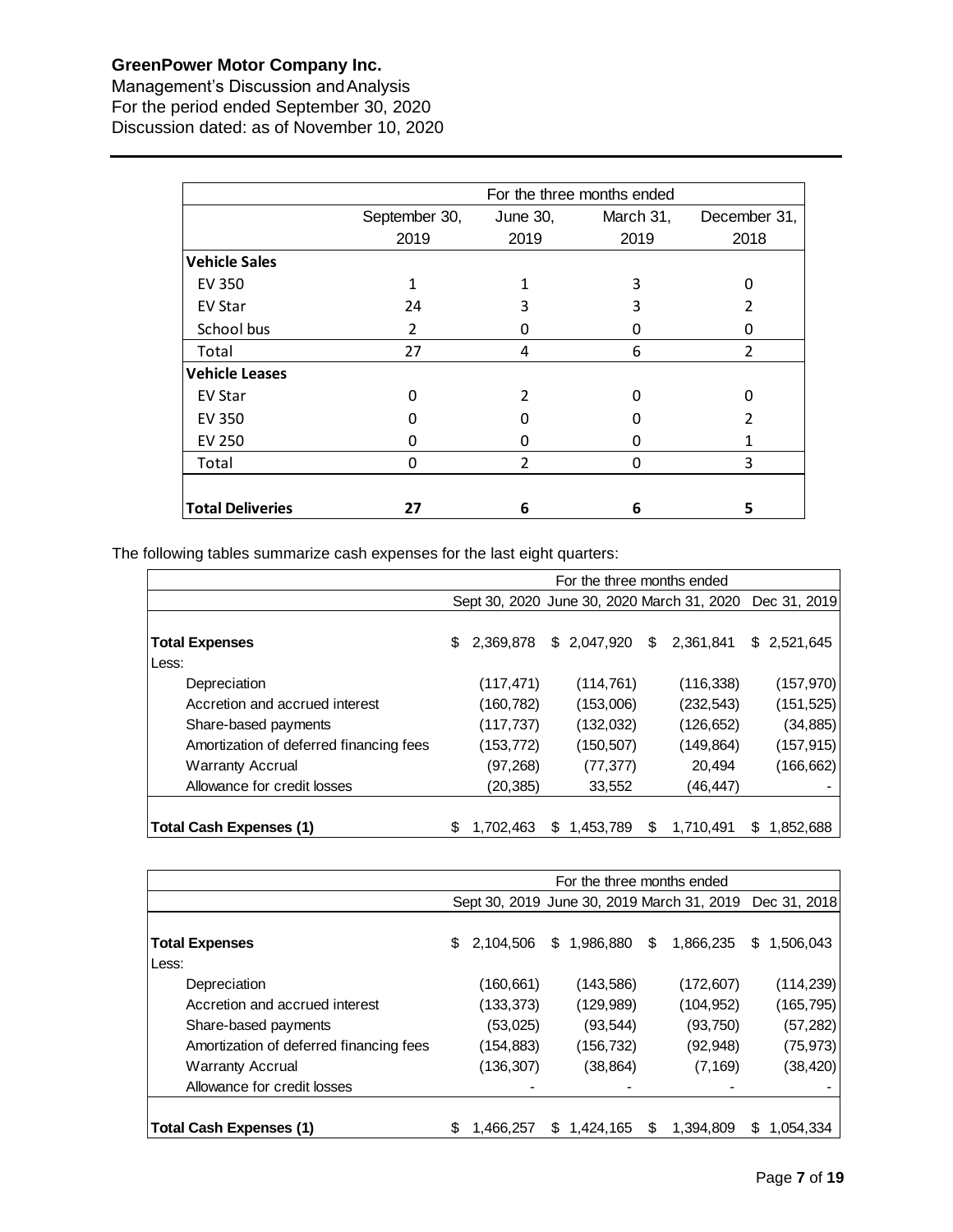, 2020

Management's Discussion andAnalysis For the period ended September 30, 2020 Discussion dated: as of November 10, 2020

The following tables summarize adjusted EBITDA for the last eight quarters:

|                            |           | For the three months ended                                       |                  |            |
|----------------------------|-----------|------------------------------------------------------------------|------------------|------------|
|                            |           | Sept 30, 2020 June 30, 2020 March 31, 2020 Dec 31, 2019          |                  |            |
|                            |           |                                                                  |                  |            |
| Net loss for the period    |           | $(1,486,160)$ \$ $(1,429,337)$ \$ $(2,114,027)$ \$ $(1,056,087)$ |                  |            |
| Plus:                      |           |                                                                  |                  |            |
| Depreciation               | 117,471   | 114,761                                                          | 116,338          | 157,970    |
| Interest and accretion     | 505,589   | 555,319                                                          | 549,139          | 574,031    |
| Share-based payments       | 117,737   | 132,032                                                          | 126,652          | 34,885     |
| <b>Warranty Accrual</b>    | 97,268    | 77,377                                                           | (20, 494)        | 166,662    |
|                            |           |                                                                  |                  |            |
| <b>Adjusted EBITDA (1)</b> | (648,095) | (549, 848)                                                       | $(1,342,392)$ \$ | (122, 539) |

|                            | For the three months ended |                                                         |           |            |  |  |  |  |  |  |
|----------------------------|----------------------------|---------------------------------------------------------|-----------|------------|--|--|--|--|--|--|
|                            |                            | Sept 30, 2019 June 30, 2019 March 31, 2019 Dec 31, 2018 |           |            |  |  |  |  |  |  |
| Net loss for the period    | \$                         | $(712,368)$ \$ $(1,263,484)$ \$ $(1,553,706)$ \$        |           | (915, 734) |  |  |  |  |  |  |
| Plus:                      |                            |                                                         |           |            |  |  |  |  |  |  |
| Depreciation               | 160,661                    | 143,586                                                 | 172,607   | 114,239    |  |  |  |  |  |  |
| Interest and accretion     | 510,042                    | 500,612                                                 | 428,668   | 375,601    |  |  |  |  |  |  |
| Share-based payments       | 53,025                     | 93,544                                                  | 93,750    | 57,282     |  |  |  |  |  |  |
| <b>Warranty Accrual</b>    | 188,554                    | 38,864                                                  | 88,589    | 38,420     |  |  |  |  |  |  |
|                            |                            |                                                         |           |            |  |  |  |  |  |  |
| <b>Adjusted EBITDA (1)</b> | 199.914                    | $(486, 878)$ \$<br>S                                    | (770,092) | (330, 192) |  |  |  |  |  |  |

(1) Non-IFRS Financial Measures: "Total Cash Expenses", as defined above, and "Adjusted EBITDA" reflects net income or loss before interest, taxes, share-based payments, depreciation and amortization, and warranty accrual. Adjusted EBITDA is a measure used by analysts and investors as an indicator of operating cash flow since it excludes the impact of movements in working capital items, non-cash charges and financing costs. Therefore, Adjusted EBITDA gives the investor information as to the cash generated from the operations of a business. However, Adjusted EBITDA is not a measure of financial performance under

IFRS and should not be considered a substitute for other financial measures of performance. Adjusted EBITDA as calculated by GreenPower may not be comparable to Adjusted EBITDA as calculated and reported by other companies. The most comparable IFRS measure to Adjusted EBITDA is net income.

## **Liquidity**

At September 30, 2020, the Company had a cash balance of \$27,866,610 and working capital of \$32,477,352. The Company's line of credit has a maximum credit limit of up to \$8,000,000 and amounts available on the line of credit in excess of \$5,000,000 are subject to margining requirements. The Company's primary bank account denominated in US dollars is linked to its Line of Credit such that funds deposited to the bank account reduce the outstanding balance on the Line of Credit, and as at September 30, 2020 available funds on the line of credit were \$7,145,188. The Company manages its capital structure and makes adjustments to it based on available funds to the Company. The Company may continue to rely on additional financings and the sale of its inventory to further its operations and meet its capital requirements to manufacture EV vehicles, expand its production capacity and further develop its sales, marketing, engineering, and technical resources.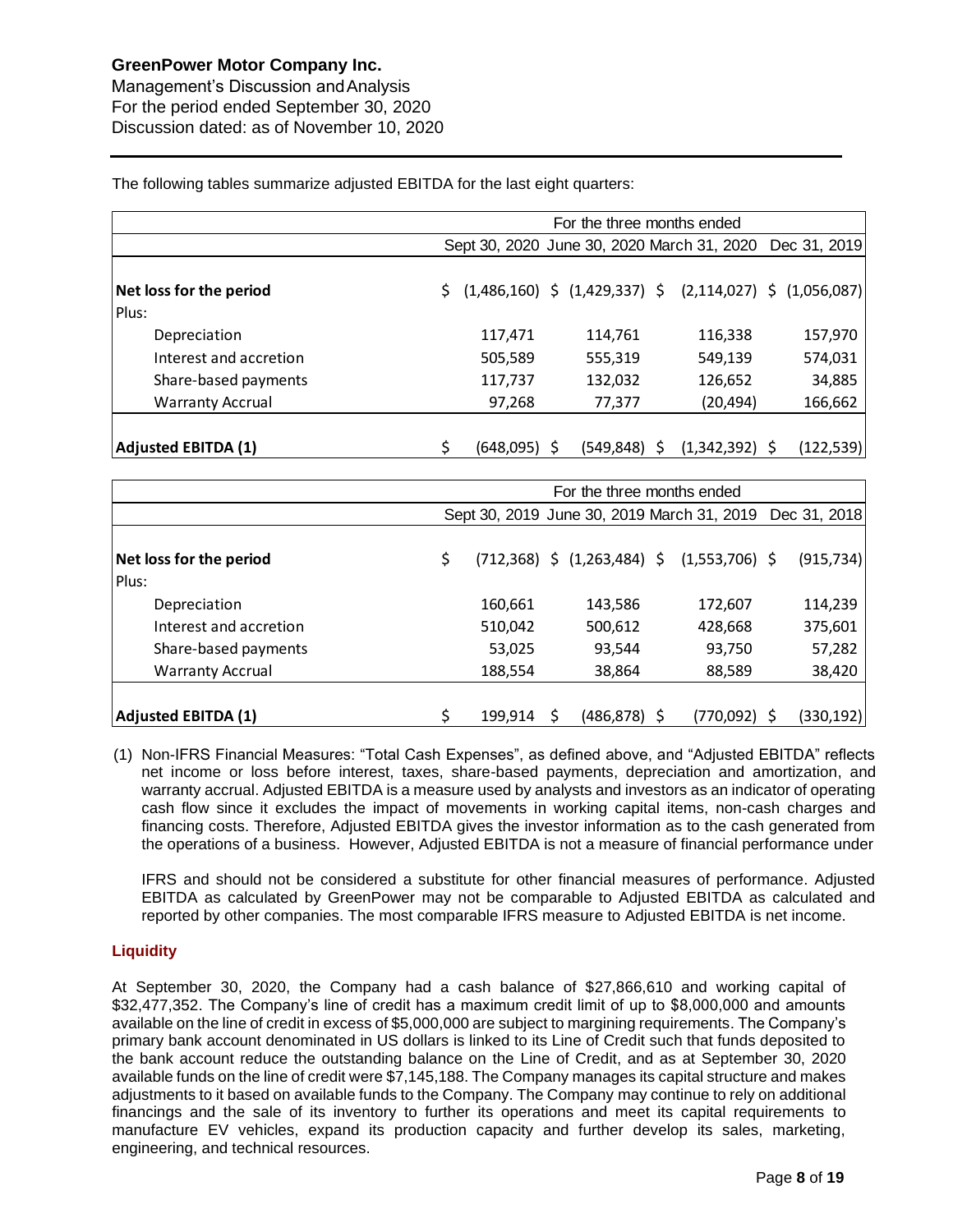Management's Discussion andAnalysis For the period ended September 30, 2020 Discussion dated: as of November 10, 2020

## **Capital Resources**

, 2020

Three months ended September 30, 2020 and up to the date of this report

Authorized: Unlimited number of common shares without par value Authorized: Unlimited number of preferred shares without par value

As at September 30, 2020, the Company had the following outstanding convertible debentures all with an 8% interest rate and a term of four years. The Convertible Debentures have effective rates ranging from 28.3% - 38.5%.

| <b>Issue Date</b> | <b>Amount</b><br>(SCDN) | Converted<br>Amount<br>(SCDN) | Outstanding<br>Amount<br>(SCDN) | Conversion<br>Price (\$CDN) Conversion | Shares on |
|-------------------|-------------------------|-------------------------------|---------------------------------|----------------------------------------|-----------|
| 17-May-17         | 1,900,000               |                               | 1,900,000                       | 4.55                                   | 417,582   |
| 31-May-17         | 250,000                 | (200, 000)                    | 50,000                          | 4.55                                   | 10,989    |
| 25-Sep-17         | 1,476,000               | (51,000)                      | 1,425,000                       | 2.80                                   | 508,929   |
| 12-Oct-17         | 1,870,000               | (1, 115, 000)                 | 755,000                         | 2.80                                   | 269,643   |
| Total             | 5,496,000               | (1,366,000)                   | 4,130,000                       |                                        | 1,207,143 |

During the six-months ended September 30, 2020, the Company paid interest of \$157,805 (September 30, 2019 - \$172,328) and recognized accretion of \$313,788 (September 30, 2019 - \$263,362) related to the convertible debentures listed above.

During the six months ended September 30, 2020 the following common shares were issued from the exercise of convertible debentures:

- 43,956 common shares were issued pursuant to the conversion of convertible debentures totaling CAD\$200,000 (issued on May 31, 2017) which were converted at a price of CAD\$4.55 per share;
- 18,214 common shares were issued pursuant to the conversion of a CAD\$51,000 convertible debenture (issued on Sep 25, 2017) which was converted at a price of CAD\$2.80 per share;
- 398,214 common shares were issued pursuant to the conversion of convertible debentures totaling CAD\$1,115,000 (issued on October 12, 2017) which were converted at a price of CAD\$2.80 per share.

The Company anticipates that the remaining convertible debentures, including CAD\$3,125,000 convertible into 882,555 shares that are held by insiders, will be converted into common shares of the Company on or before December 15, 2020.

The Company has an incentive stock option plan whereby it grants options to directors, officers, employees, and consultants of the Company. On May 14, 2019, the Company replaced its Fixed Stock Option Plan (the "2016 Plan") with a Rolling Stock Option Plan (the "2019 Plan"). Under the terms of the 2019 Plan, the aggregate number of Options that can be granted under the 2019 Plan cannot exceed ten (10%) of the total number of issued and outstanding Shares, calculated on a non-diluted basis. The exercise price of options granted under the 2019 Plan may not be less than the minimum prevailing price permitted by the TSXV policies with a maximum term of 10 years.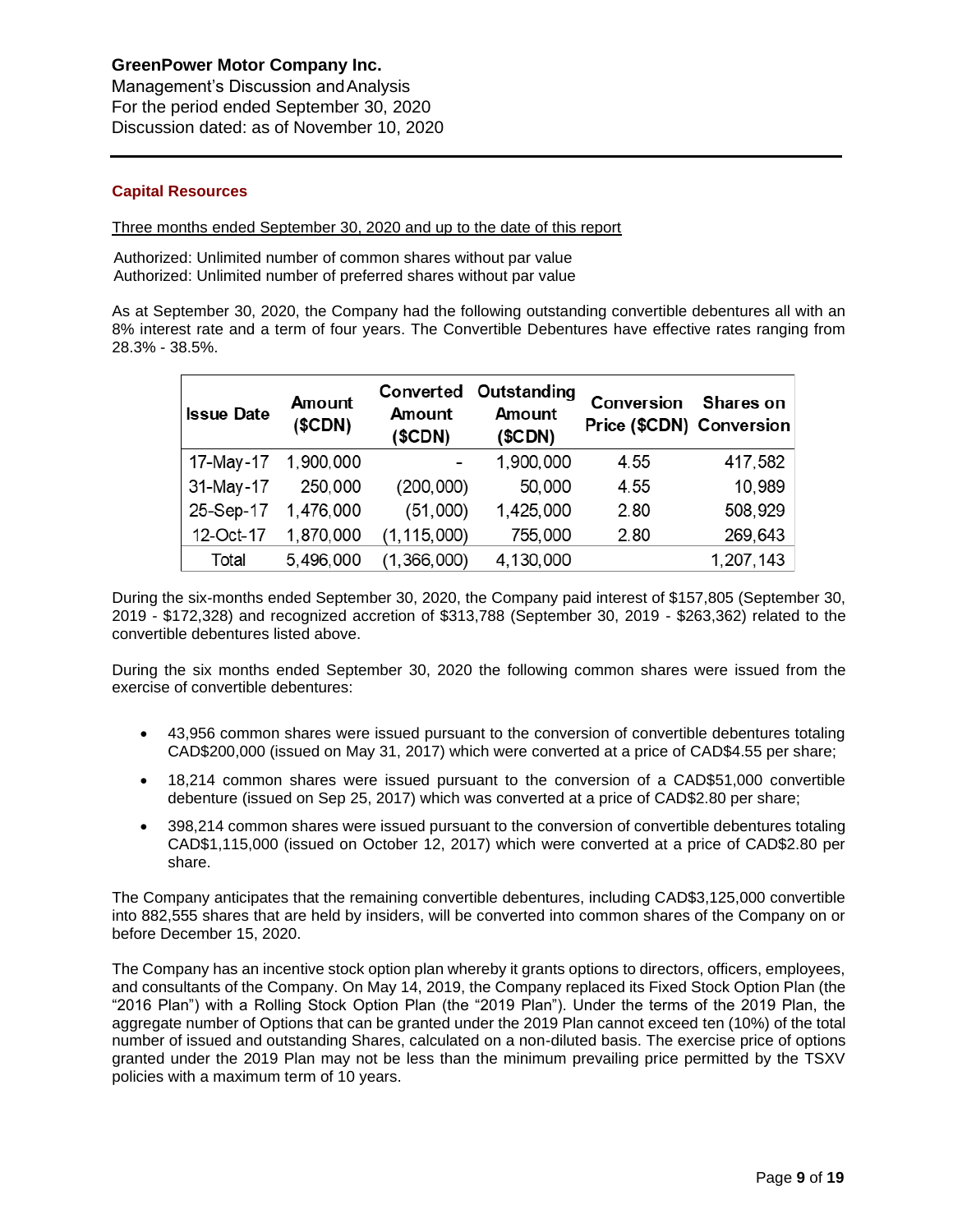, 2020

Management's Discussion andAnalysis For the period ended September 30, 2020 Discussion dated: as of November 10, 2020

On March 9, 2016, the shareholders approved the previous stock option plan which allowed for the issuance of up to 1,491,541 shares (the "2016 Plan"). On March 30, 2017, the shareholders approved an increase in the number of common shares available for issuance under the 2016 Plan from 1,491,541 to 1,950,910. On May 4, 2018, the number available for issuance was further increased to 2,129,999.

The Company had the following incentive stock options granted under the 2019 Plan and the 2016 Plan that are issued and outstanding as at September 30, 2020:

|                                 |    | Exercise      | Balance        |            |           | Forfeited  |     | <b>Balance</b>     |
|---------------------------------|----|---------------|----------------|------------|-----------|------------|-----|--------------------|
| <b>Expiry Date</b>              |    | Price (CDN\$) | March 31, 2020 | Granted    | Exercised | or Expired |     | September 30, 2020 |
| May 26, 2020                    | \$ | 4.20          | 21,429         | ۰          |           | (21,429)   |     |                    |
| July 10, 2020                   |    | 3.85          | 7,143          |            |           | (7, 143)   |     |                    |
| February 4, 2021                |    | 2.45          | 57,143         |            |           |            |     | 57,143             |
| May 6, 2021                     |    | 2.45          | 74,286         |            |           | (11, 429)  |     | 62,857             |
| October 27, 2021                |    | 4.34          | 71,429         |            |           |            |     | 71,429             |
| February 2, 2022                |    | 5.25          | 65,286         |            |           |            |     | 65,286             |
| May 26, 2022                    |    | 5.25          | 148,214        |            |           |            |     | 148,214            |
| December 18, 2022               | \$ | 3.15          | 25,000         |            |           |            |     | 25,000             |
| May 4, 2023                     |    | 3.50          | 75,714         |            |           |            |     | 75,714             |
| November 30, 2023               | \$ | 3.01          | 50,000         |            |           |            |     | 50,000             |
| February 12, 2024               | \$ | 3.50          | 78,571         |            |           |            |     | 78,571             |
| January 30, 2022                | \$ | 2.59          | 25,000         |            |           |            |     | 25,000             |
| January 30, 2025                | \$ | 2.59          | 319,286        |            |           |            |     | 319,286            |
| July 3, 2022                    |    | 4.90          |                | 14,286     |           |            |     | 14,286             |
| July 3, 2025                    | S  | 4.90          |                | 51,429     |           |            |     | 51,429             |
| Total outstanding               |    |               | 1,018,500      | 65,714     |           | (40,000)   |     | 1,044,214          |
| Total exercisable               |    |               | 629,750        |            |           |            |     | 743,321            |
| Weighted Average                |    |               |                |            |           |            |     |                    |
| Exercise Price (CDN\$)          |    |               | 3.47<br>\$     | \$<br>4.90 | N/A       | \$<br>3.64 | -\$ | 3.55               |
| Weighted Average Remaining Life |    |               | 3.0 years      |            |           |            |     | 2.7 years          |

As at September 30, 2020, there were 852,856 stock options available for issuance under the 2019 plan.

During the six-month period ended September 30, 2020, 40,000 options were forfeited or expired.

On July 3, 2020 the Company granted:

- 51,429 stock options to employees with an exercise price of CDN\$4.90 per share and with a term of 5 years, and which vest 25% after 4 months, and then 25% after years 1, 2, and 3, and
- 14,286 stock options to a consultant (IR provider) with an exercise price of CDN\$4.90 per share and with a term of 2 years and which vest 25% at the end of every 3 months for a period of twelve months.

During the three months ended September 30, 2020, the Company incurred share-based compensation expense with a measured fair value of \$117,737. The fair value of the options granted and vested were recorded as share-based payments on the Consolidated Statements of Operations.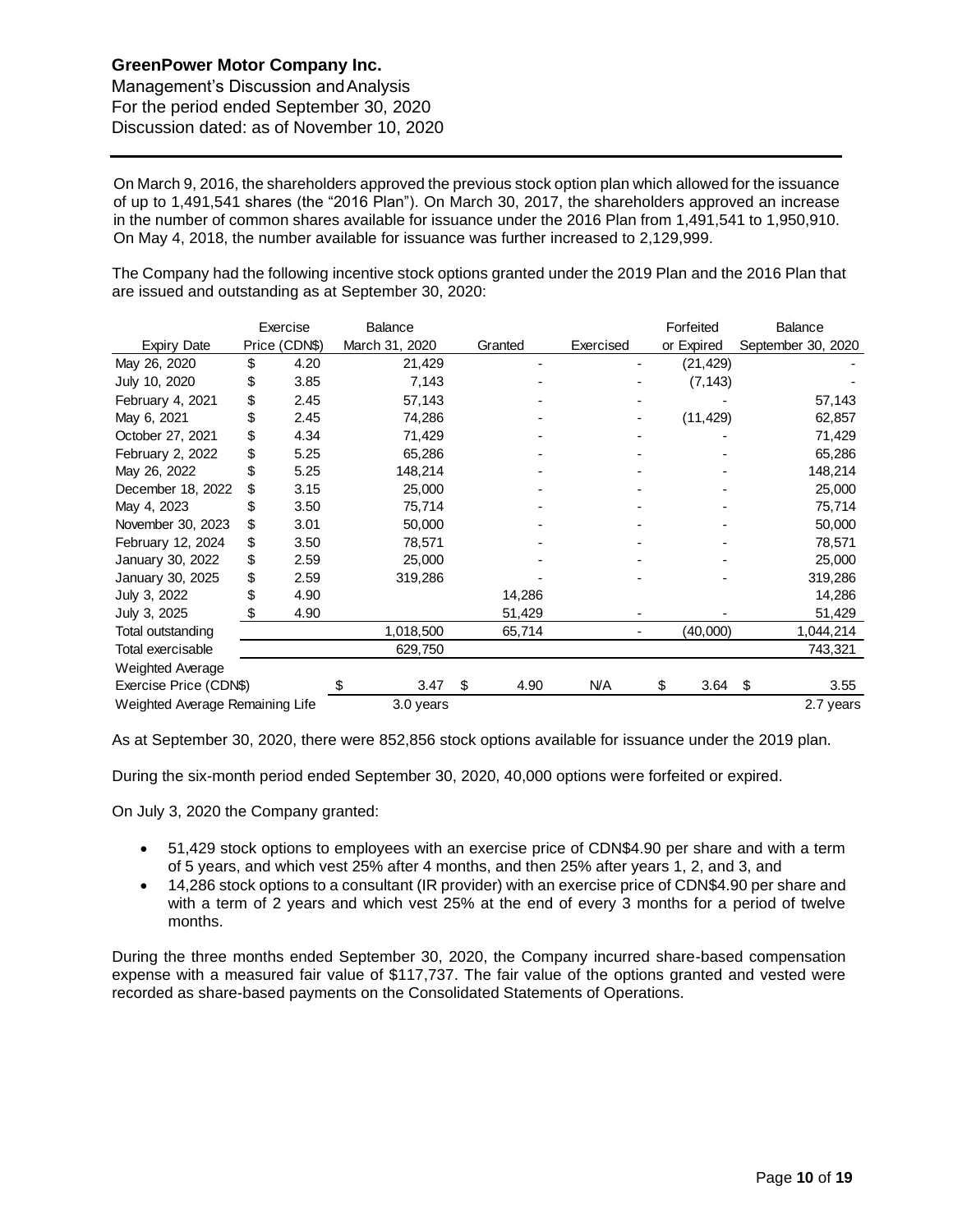, 2020

Management's Discussion andAnalysis For the period ended September 30, 2020 Discussion dated: as of November 10, 2020

As at September 30, 2020, the Company had outstanding warrants, enabling the holders to acquire common shares as follows:

|                        | Exercise     | Balance        |           |               |     |           | <b>Balance</b>     |           |
|------------------------|--------------|----------------|-----------|---------------|-----|-----------|--------------------|-----------|
| <b>Expiry Date</b>     | Price        | March 31, 2020 | Issued    | Exercised     |     | Expired   | September 30, 2020 |           |
| May 17, 2020           | CDN \$5.25   | 417,457        |           | -             |     | (417,457) |                    |           |
| May 31, 2020           | CDN \$5.25   | 54,929         |           | -             |     | (54, 929) |                    |           |
| October 17, 2020       | CDN \$7.70   | 44.500         |           | (29, 266)     |     |           |                    | 15,233    |
| June 29, 2021          | CDN \$4.55   | 628,571        |           |               |     |           |                    | 628,571   |
| September 25, 2021     | CDN \$3.50   | 527,143        |           |               |     |           |                    | 527,143   |
| October 12, 2021       | CDN \$3.50   | 775,000        |           | (637,500)     |     |           |                    | 137,500   |
| March 14, 2022         | CDN \$4.20   | 685,714        |           |               |     |           |                    | 685,714   |
| May 6, 2023            | USD \$2.6677 | 866,510        |           | (379,230)     |     |           | 487,279            |           |
| May 8, 2023            | USD \$2.6677 | 70,258         |           | (56, 555)     |     |           |                    | 13,703    |
| Total outstanding      |              | 4,070,081      |           | (1, 102, 552) |     | (472,386) | 2,495,144          |           |
| Weighted Average       |              |                |           |               |     |           |                    |           |
| Exercise Price (CDN\$) |              | \$<br>4.05     | <b>NA</b> | \$<br>3.64    | \$. | 5.25 \$   |                    | 4.00      |
| Weighted Average Life  |              | 1.7 years      |           |               |     |           |                    | 1.4 years |

During the six months ended September 30, 2020, a total of 472,386 warrants exercisable at CDN \$5.25 per share expired unexercised.

During the six months ended September 30, 2020 the Company issued the following common shares from the exercise of warrants:

- 29,266 common shares were issued at a price of CDN\$7.70 per share pursuant to the exercise of 29,266 warrants;
- 637,500 common shares were issued at a price of CDN\$3.50 per share pursuant to the exercise of 637,500 warrants, and
- 435,785 common shares were issued at a price of USD\$2.6677 per share pursuant to the exercise of 435,785 warrants.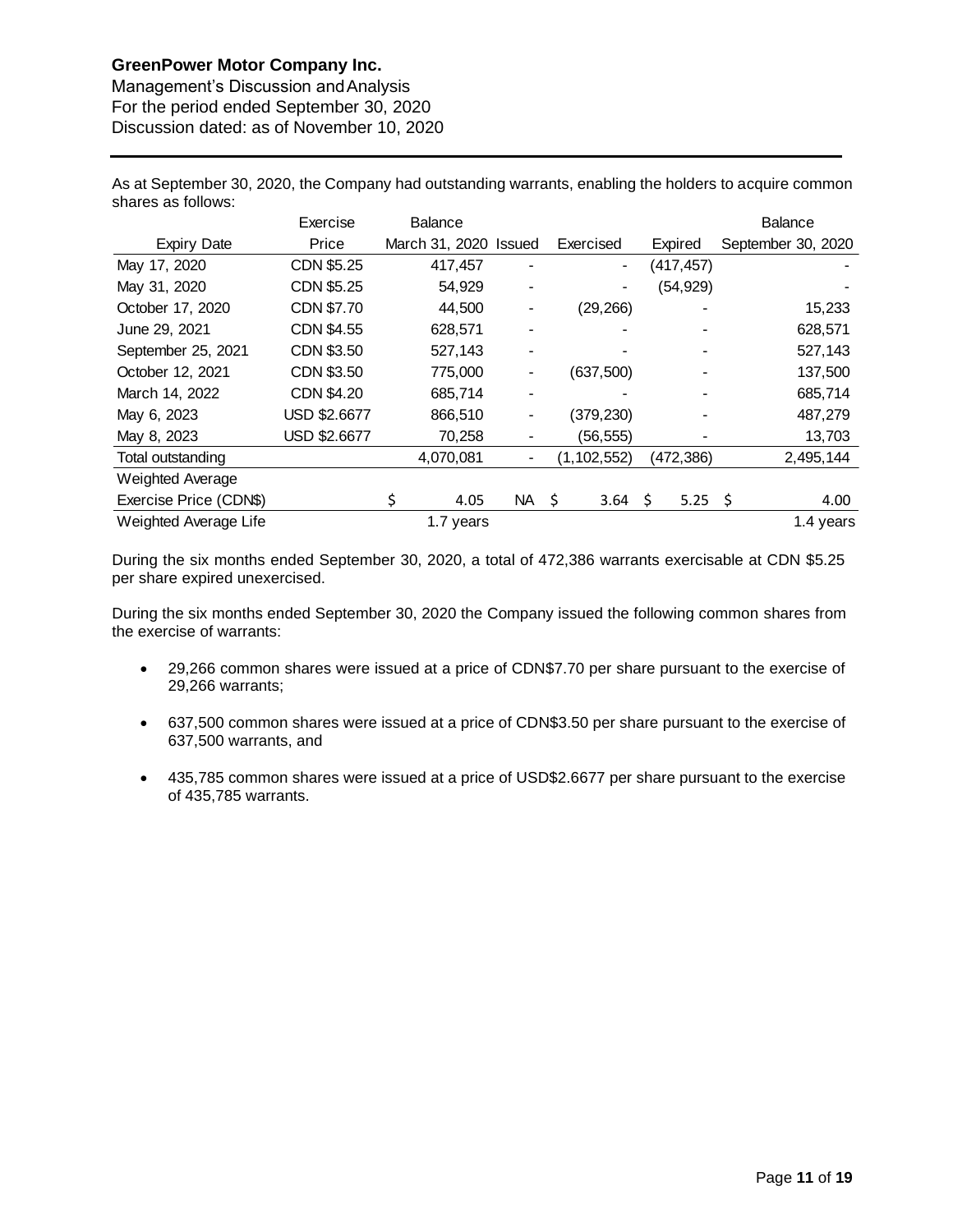Management's Discussion andAnalysis For the period ended September 30, 2020 Discussion dated: as of November 10, 2020

### **Off-Balance Sheet Arrangements**

As of the date of this filing, the Company does not have any off-balance sheet arrangements that have, or are reasonably likely to have, a current or future effect on the results of operations or financial condition of the Company including, without limitation, such considerations as liquidity and capital resources that have not previously been discussed.

## **Related Party Transactions**

A summary of compensation for directors, officers and key management personnel is as follows:

|                                  | <b>For the Six Months Ended</b> |         |                                       |         |  |  |  |  |  |
|----------------------------------|---------------------------------|---------|---------------------------------------|---------|--|--|--|--|--|
|                                  |                                 |         | September 30, 2020 September 30, 2019 |         |  |  |  |  |  |
|                                  |                                 |         |                                       |         |  |  |  |  |  |
| Salaries and Benefits (1)        | \$                              | 213,030 | S                                     | 211,105 |  |  |  |  |  |
| Consulting fees (2)              |                                 | 156,625 |                                       | 120,000 |  |  |  |  |  |
| Accommodation                    |                                 |         |                                       | 762     |  |  |  |  |  |
| <b>Truck and Trailer Rentals</b> |                                 | 5,748   |                                       | 54,403  |  |  |  |  |  |
| Options Vested (3)               |                                 | 155,837 |                                       | 125,611 |  |  |  |  |  |
| Total                            |                                 | 531,240 | S                                     | 511,880 |  |  |  |  |  |

- 1) Salaries and benefits incurred with officers and a former officer are included in Administrative fees on the Consolidated Statements of Operations.
- 2) Consulting fees included in professional fees and sales and marketing on the Consolidated Statements of Operations are paid to, management service companies of the CEO and Chairman, and to the former CEO of the Company to provide accounting, management and consulting services.
- 3) Amounts recognized for related party stock-based compensation are included in Share-based payments on the Consolidated Statements of Operations.

Accounts payable and accrued liabilities at September 30, 2020 included CAD \$Nil and USD \$16,170 (March 31, 2020 – \$71,697) owed to officers, directors, and companies controlled by officers and directors, and shareholders, which is non-interest bearing, unsecured and has no fixed terms of repayment.

As at September 30, 2020, a company beneficially owned by the CEO and Chairman of the Company had a loan outstanding to the Company with a total value of CAD \$2,600,000 (March 31, 2020 - CAD \$3,185,000 and USD \$120,000). During the six months ended September 30, 2020 the Company received loans totaling CAD\$50,000 and USD\$100,000 and the Company repaid loans totaling CAD \$635,000 and USD \$220,000 from companies beneficially owned by the CEO and Chairman. Funds used to repay these loans were sourced from proceeds received from the exercise of warrants during the period ended September 30, 2020. During October the Company repaid the remaining loan from related parties of CAD\$2,600,000 plus accrued interest. The source of funds for the repayment was from proceeds from the exercise of warrants and the balance from trade receivables received subsequent to the end of the quarter.

Loans payable to related parties of \$2,136,868 (March 31, 2020 - \$2,700,625) include the loans described above, including accrued interest, and other loans payable to directors and officers, companies controlled by directors and officers, which are unsecured, are non-interest bearing and have no fixed terms of repayment.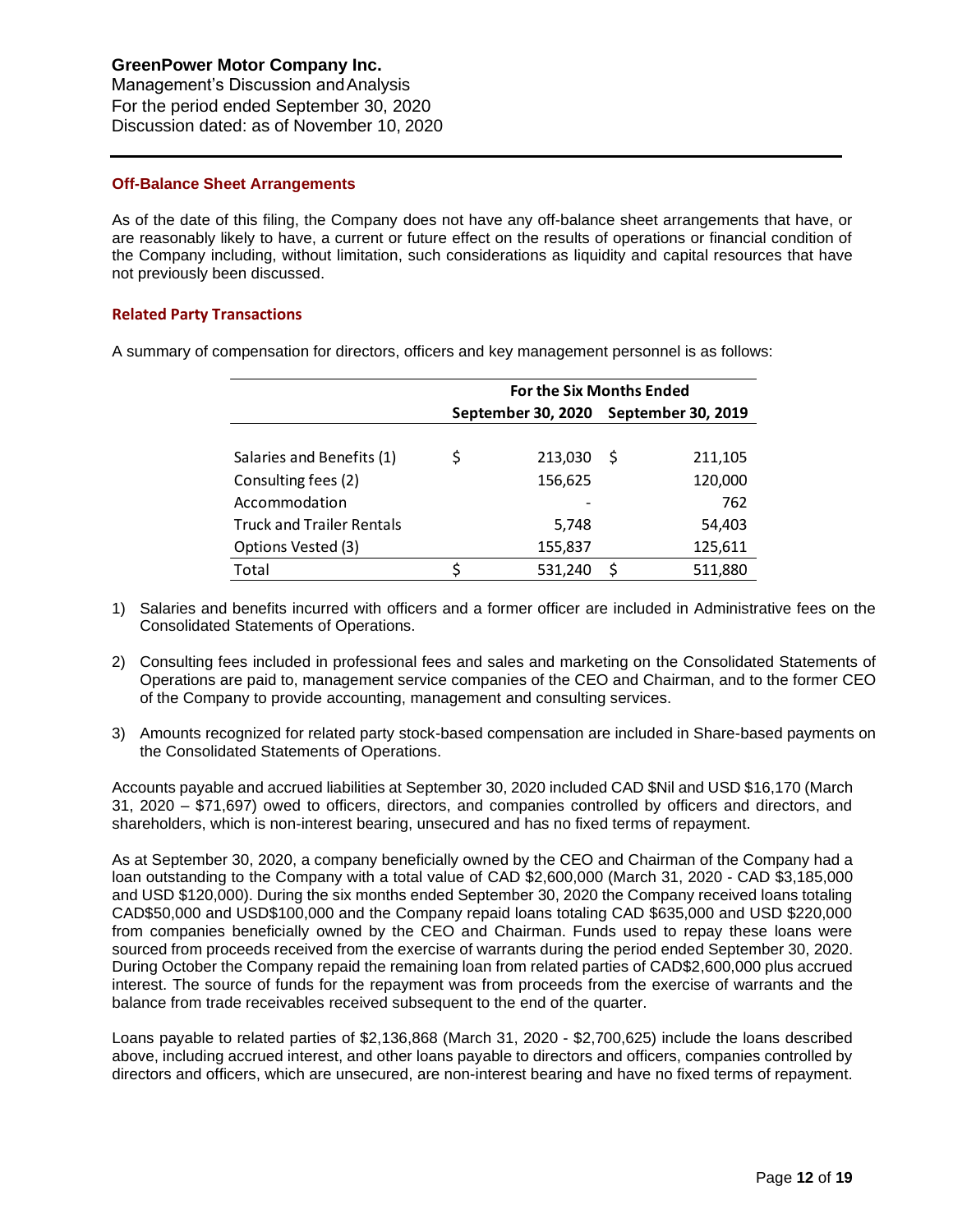Management's Discussion andAnalysis For the period ended September 30, 2020 Discussion dated: as of November 10, 2020

A director of the Company and the Company's CEO and Chairman have both provided personal guarantees of USD \$2,510,000, or \$5,020,000 in total to support the Company's \$8 million operating line of credit. In consideration for these guarantees, during 2018 the Company issued 628,571 non-transferrable common share purchase warrants exercisable at an exercise price of CDN \$4.55 per share that expire on June 29, 2021 and during 2019 the Company issued 685,714 non-transferrable common share purchase warrants exercisable at an exercise price of CDN \$4.20 per share that expire on March 14, 2022.

The outstanding balance of unconverted convertible debentures at September 30, 2020 (Note 14), includes CDN\$3,125,000 (March 31, 2020 – CDN\$3,125,000) principal balance owed to officers, directors and companies controlled by officers and directors.

These transactions were measured at the exchange amount, which is the amount agreed upon by the transacting parties.

### **New and Amended Standards**

#### *Adoption of accounting standards*

The following new or amended standards were adopted during the year ended March 31, 2020:

IFRS 15 Revenue from Contracts with Customers provides a single principle-based framework to be applied to all contracts with customers. IFRS 15 replaces the previous revenue standard IAS 18, Revenue, and the related Interpretations on revenue recognition. The standard scopes out contracts that are considered to be lease contracts, insurance contracts and financial instruments. The new standard is a control-based model as compared to the existing revenue standard which is primarily focused on risks and rewards. Under the new standard, revenue is recognized when a customer obtains control of a good or service. Transfer of control occurs when the customer has the ability to direct the use of and obtain the benefits of the good or service. This standard is effective for reporting periods beginning on or after January 1, 2018.

IFRS 9 Financial Instruments replaces the current standard IAS 39 Financial Instruments: Recognition and Measurement, replacing the current classification and measurement criteria for financial assets and liabilities with only two classification categories: amortized cost and fair value. This standard has an effective date of January 1, 2018.

IFRS 16 Leases was issued in January 2016 and specifies how an IFRS reporter will recognize, measure, present and disclose leases. The standard provides a single lessee accounting model, requiring lessees to recognize assets and liabilities for all leases unless the lease term is 12 months or less or the underlying asset has a low value. Lessors continue to classify leases as operating or finance, with IFRS 16's approach to lessor accounting substantially unchanged from its predecessor, IAS 17. This standard is effective for reporting periods beginning on or after January 1, 2019.

The adoption of the above accounting policies impacted the consolidated financial statements for the three months ended September 30, 2020 as described in the respective notes.

#### *Future accounting pronouncements*

Certain new accounting standards and interpretations have been published by the IASB or the IFRS Interpretations Committee that are not mandatory for the September 30, 2020 reporting period.

The Company has reviewed new and revised accounting pronouncements that have been issued but are not yet effective. The Company has not early adopted any of these standards and is currently evaluating the impact, if any, that these standards might have on its consolidated financial statements.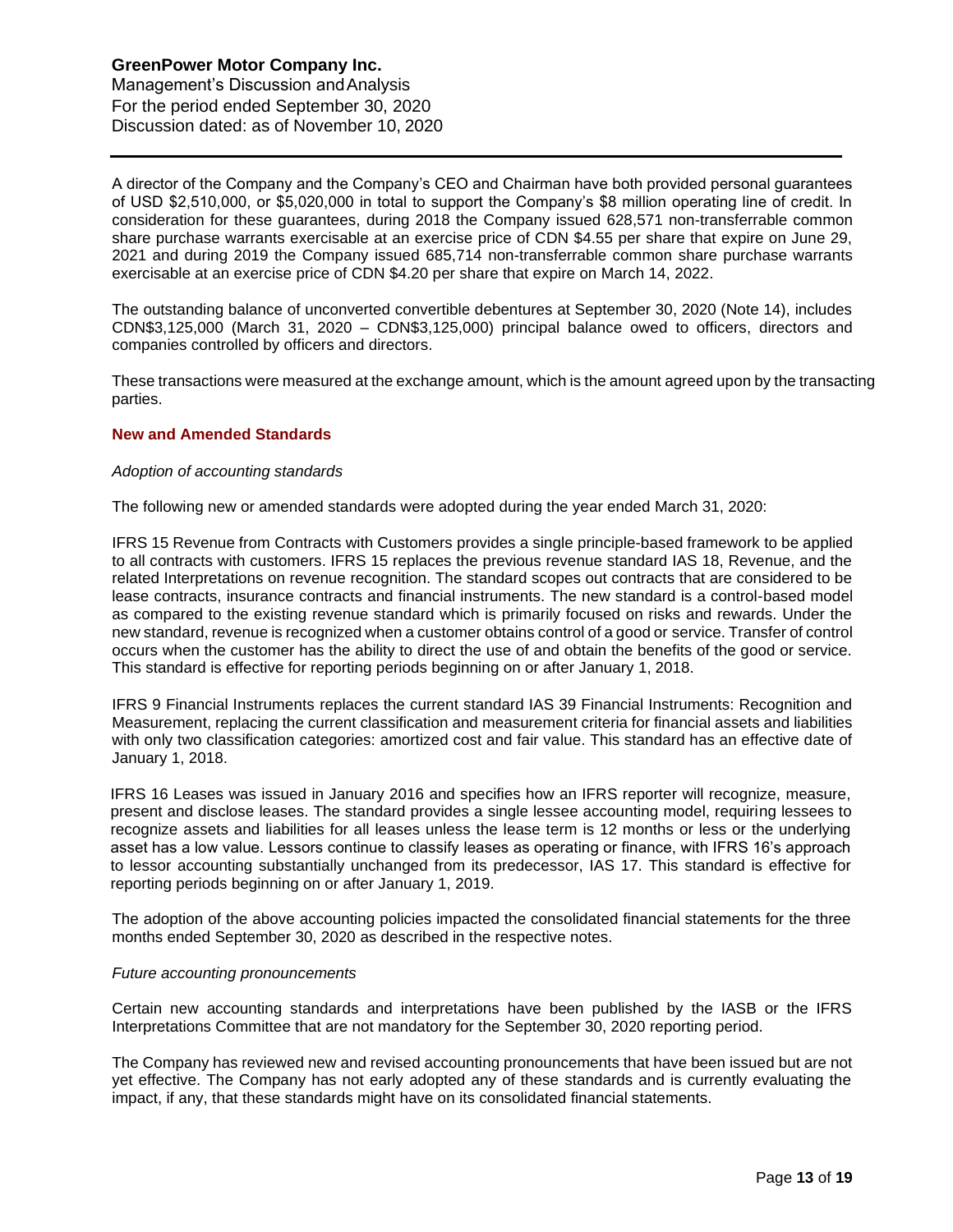Management's Discussion andAnalysis For the period ended September 30, 2020 Discussion dated: as of November 10, 2020

## **Critical Accounting Estimates**

Significant assumptions about the future and other sources of estimation uncertainty that management has made at the end of the reporting period, that could result in a material adjustment to the carrying amounts of assets and liabilities, in the event that actual results differ from assumptions made, relate to, but are not limited to, the inputs used in the Black-Scholes option pricing model to measure stock-based compensation and warrants, determination of the liability portion of convertible debentures, determination of the useful life of equipment, net realizable value of inventory, provision for warranty expense, and the \$nil provision for income taxes. Critical estimates used in the preparation of these accounting statements include but are not limited to the following:

### *Critical accounting judgments*

- i. the determination of the discount rate to use to discount the promissory note receivable, finance lease receivable and lease liabilities;
- ii. the determination of the functional currency of each entity within the consolidated Company;
- iii. the Company's ability to continue as a going concern.
- iv. The classification of leases as either financial leases or operating leases;
- v. The determination that there are no material undisclosed matters requiring recognition on the financial statements as either a provision, a contingent liability, or a contingent asset; and
- vi. The identification of performance obligations in revenue contracts and the determination of when they are satisfied.

#### **Financial Instruments**

The Company's financial instruments consist of cash and restricted cash, accounts receivable, finance lease receivable, promissory note receivable, line of credit, accounts payable and accrued liabilities, note payable, loans payable to related parties, promissory note payable, convertible debentures and lease liabilities. As at September 30, 2020, the Company had working capital of \$32,477,352.

The Company has exposure to the following financial instrument related risks.

#### **Credit risk**

The Company's exposure to credit risk is on its cash, finance lease, and promissory note receivable. Cash consists of cash bank balances held in major financial institutions in Canada and the United States with a high credit quality and therefore the Company is exposed to minimal risk. The Company assesses the credit risk of its promissory note receivable counterparty and lease counterparty on an annual basis and believes it is exposed to minimal credit risk.

### **Liquidity risk**

The Company manages liquidity to ensure that there is sufficient capital in order to meet short-term business requirements, after taking into account the Company's cash balance and available liquidity on the Company's operating line of credit. The Company's cash is invested in bank accounts at major financial institutions in Canada and the United States and is available on demand. The Company's primary bank account denominated in US dollars is linked to its Line of Credit such that funds deposited to the bank account reduce the outstanding balance on the Line of Credit. As at September 30, 2020 the Company has a cash balance of \$27,866,610 and available funds on its operating line of credit of \$7,145,188.

### **Trade Tariffs**

The Company manufactures and imports key components from overseas that are subject to tariffs on importation into the United States, and for which the Company is currently paying tariffs. In particular, the Company is subject to tariffs on goods imported from China, which increases the cost of these goods and negatively impacts the company's profitability and financial position.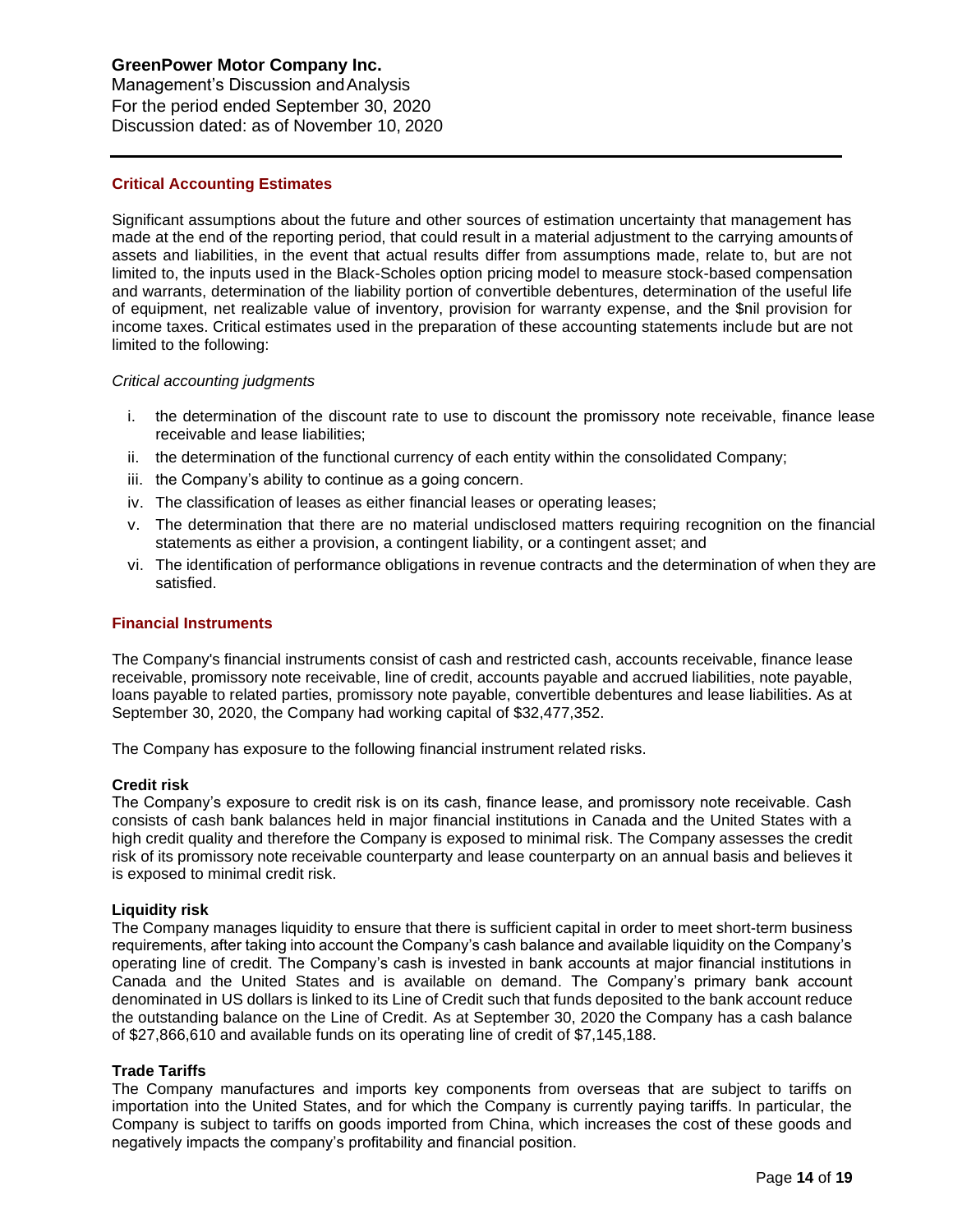Management's Discussion andAnalysis For the period ended September 30, 2020 Discussion dated: as of November 10, 2020

#### **Market risks**

Market risk is the risk of loss that may arise from changes in market factors such as interest rates and foreign exchange. The Company believes interest rate risk is not material.

The Company is exposed to foreign exchange risk as it conducts business in both the United States and Canada. Management monitors its foreign currency balances but the Company does not engage in any hedging activities to reduce its foreign currency risk.

At September 30, 2020, the Company was exposed to currency risk through the following monetary assets and liabilities in CDN Dollars.

| Cash                                     | S  | 515,635       |
|------------------------------------------|----|---------------|
| Accounts Receivable                      |    | 5.011         |
| Promissory Notes Receivable              |    | 650,000       |
| Accounts Payable and Accrued Liabilities |    | (410, 295)    |
| Loans Payable to Related Parties         |    | (2,600,000)   |
| Convertible Debentures                   | S. | (4, 130, 000) |

Based on the net exposure and assuming all other variables remain constant, a 10% change in the appreciation or depreciation of the Canadian dollar relative to the US dollar would result in a change of approximately \$448,000 to other comprehensive income/loss.

### **Capital Management**

The capital structure of the Company consists of cash, operating line of credit, secured and unsecured promissory notes, convertible debentures and equity attributable to common shareholders, consisting of issued share capital and deficit. During the second quarter the Company completed an initial public offering and concurrent private placement for gross proceeds of US\$37.7 million less underwriting discounts and offering costs. As at September 30, 2020, the Company had a cash balance of \$27,866,610, working capital of \$32,477,352, retained earnings of (\$26,768,131), and shareholder's equity of \$34,647,254. As a result of funds from the offering being deposited to an account that is linked to the Company's operating line of credit, the balance was reduced to nil during the quarter. During the second quarter the Company received over \$3.0 million from the exercise of warrants, and subsequent to quarter end we received an additional \$0.2 million. These funds, combined with proceeds from the collection of accounts receivable subsequent to the end of the quarter, was used to repay loans to related parties by CAD\$635,000 and USD\$220,000 during the second quarter, and the remaining CAD\$2,600,000 in loans to related parties was repaid subsequent to the end of the quarter. During the quarter over CAD\$1.25 million dollars of our convertible debentures were converted into equity, further reducing leverage and interest expense. During the quarter we also provided the remaining convertible debenture holders with notice that we intend to repay the debentures on or before December 15th, and we anticipate that the remaining convertible debentures will be converted into equity on or prior to this date. The Company's Interest and Accretion expense will decline as a result of these repayments and conversions, and we anticipate that the quarter ended March 31, 2020 will reflect a full quarter of these repayments and conversions. Subject to market conditions and other factors the Company may raise additional capital in the future to fund and grow its business for the benefit of shareholders. The Company is subject to externally imposed capital requirements with respect to its line of credit.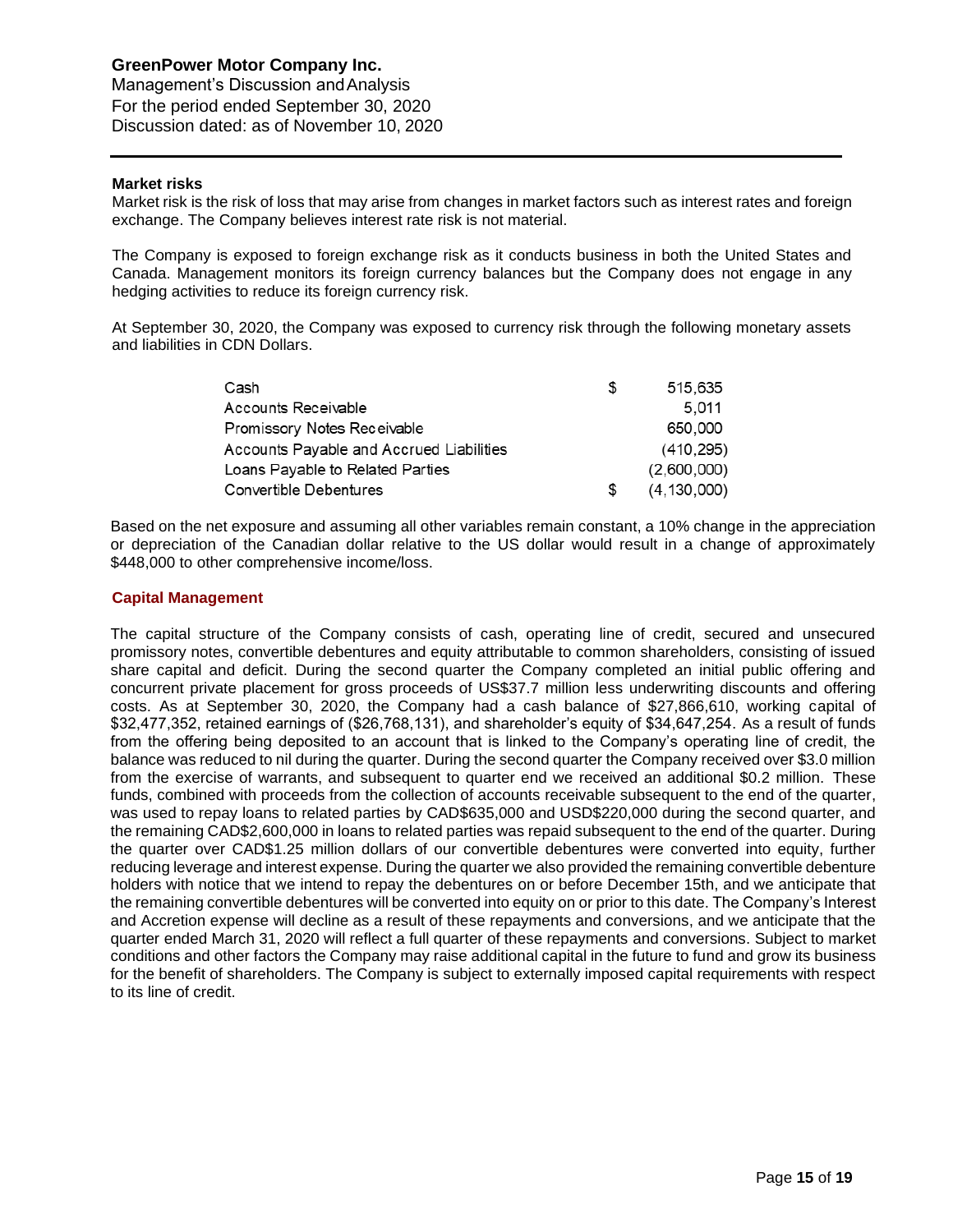Management's Discussion andAnalysis For the period ended September 30, 2020 Discussion dated: as of November 10, 2020

## **Outlook**

For the immediate future, the Company plans to:

- Complete production and delivery of several models of EV Stars, BEAST school buses, and EV 250s, currently in various stages of production
- Deliver the remaining vehicles in finished goods inventory
- Expand assembly and manufacturing capabilities, including "Complete Knock Down" assembly of an EV Star
- Continue to develop and expand sales opportunities and increase its sales backlog
- Further develop its sales and marketing, engineering and technical resources

## **Capitalization and Outstanding Security Data**

The total number of common shares issued and outstanding is 18,970,398 as of September 30, 2020. There are no preferred shares issued and outstanding.

An incentive stock option plan was established for the benefit of directors, officers, employees and consultants of the Company. As of September 30, 2020, there are 1,044,214 options granted and outstanding. The total number of common share warrants outstanding as of the same date is 2,495,144.

As at November 10, 2020, the company had 19,095,553 issued shares, 1,044,214 options outstanding and 2,423,558 warrants outstanding.

### **Disclosure of Internal Controls**

Management has established processes to provide them sufficient knowledge to support representations that they have exercised reasonable diligence that (i) the financial statements do not contain any untrue statement of material fact or omit to state a material fact required to be stated or that is necessary to make a statement not misleading in light of the circumstances under which it is made, as of the date of and for the periods presented by the financial statements, and (ii) the financial statements fairly present in all material respects the financial condition, results of operations and cash flow of the Company, as of the date of and for the periods presented.

In contrast to the certificate required for non-venture issuers under National Instrument 52-109, Certification of Disclosure in Issuers' Annual and Interim Filings ("NI 52-109"), the Venture Issuer Basic Certificate does not include representations relating to the establishment and maintenance of disclosure controls and procedures ("DC&P") and internal control over financial reporting ("ICFR"), as defined in NI 52-109. In particular, the certifying officers filing this certificate are not making any representations relating to the establishment and maintenance of:

- i. controls and other procedures designed to provide reasonable assurance that information required to be disclosed by the issuer in its annual filings, interim filings or other reports filed or submitted under securities legislation is recorded, processed, summarized and reported within the time periods specified in securities legislation; and
- ii. a process to provide reasonable assurance regarding the reliability of financial reporting and the preparation of financial statements for external purposes in accordance with the issuer's GAAP (IFRS).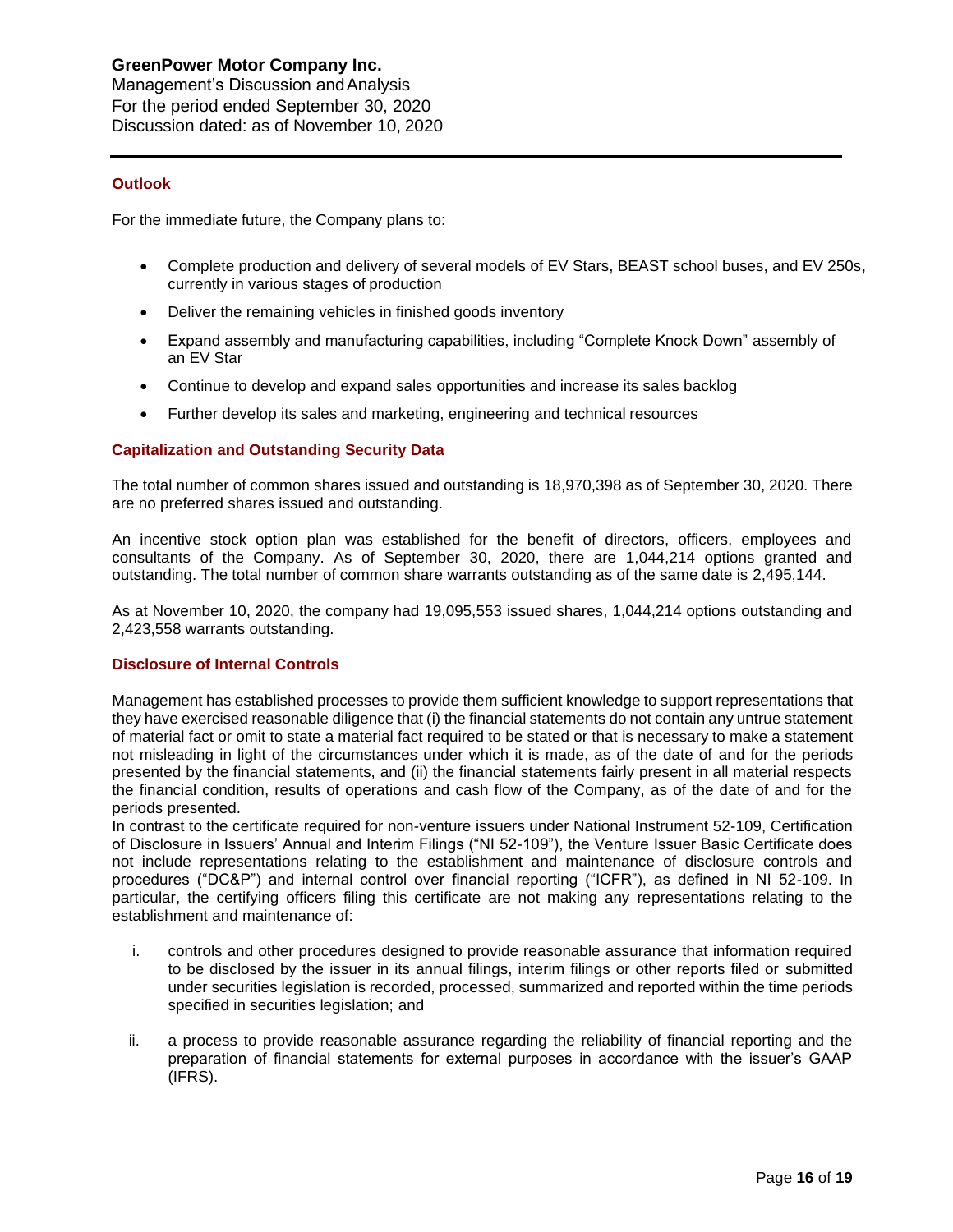Management's Discussion andAnalysis For the period ended September 30, 2020 Discussion dated: as of November 10, 2020

The issuer's certifying officers are responsible for ensuring that processes are in place to provide them with sufficient knowledge to support the representations they are making in the certificate. Investors should be aware that inherent limitations on the ability of certifying officers of a venture issuer to design and implement on a cost effective basis DC&P and ICFR as defined in NI 52-109 may result in additional risks to the quality, reliability, transparency and timeliness of interim and annual filings and other reports provided under securities legislation.

## **Risk Factors**

Investing in the common shares of the Company involves risk. Prospective investors should carefully consider the risks described below, together with all of the other information included in this MD&A before making an investment decision. If any of the following risks actually occurs, the business, financial condition or results of operations of the Company could be harmed. In such an event, the trading price of the common shares could decline and prospective investors may lose part or all of their investment.

#### Operational Risk

The Company is exposed to many types of operational risks that affect all companies. Operational risk is the risk of loss resulting from inadequate or failed internal processes, people and/or systems. Operational risk is present in all of the Company's business activities, and incorporates exposure relating to fiduciary breaches, product liability claims, product recalls, regulatory compliance failures, legal disputes, business disruption, technology failures, business integration, damage to physical assets, employee safety, dependence on suppliers, foreign exchange fluctuations, insurance coverage and rising insurance costs. Such risks also include the risk of misconduct, theft or fraud by employees or others, unauthorized transactions by employees, operational or human error or not having sufficient levels or quality of staffing resources to successfully achieve the Company's strategic or operational objectives.

As a result of the acquisition of land in Porterville described in the Investing Activities section, the Company is subject to the risks normally associated with the ownership of land including requirements for governmental permits and approvals.

The occurrence of an event caused by an operational risk that is material could have a material adverse effect on the Company's business, financial condition, liquidity and operating results.

### COVID-19 Global Pandemic

The Company faces risks from the COVID-19 global pandemic which has had, and will continue to have, a material adverse impact on our business and financial condition. The future impact of the COVID-19 global pandemic is inherently uncertain, and is expected to negatively impact the financial ability of our customers to purchase vehicles from us, of our suppliers ability to deliver products used in the manufacture of our allelectric vehicles in a timely manner, if at all, in our employees' ability to manufacture our vehicles and to carry out their other duties in order to sustain our business, and in our ability to collect certain receivables owing to us, among other factors. In addition, COVID-19 has caused a significant reduction in public transit ridership, which is one of the primary market segments served by Greenpower, which may lead to reduced future sales to this segment, as transit properties adjust to changing demand for their services. we have taken steps to modify our business and staffing levels in order to manage impacts caused by the COVID-19 global pandemic and resulting government and regulatory health orders, these factors are expected to continue to have a negative impact on our financial results, operations, outlook, goals, growth prospects, cash flows, liquidity and share price, and the potential timing and ultimate duration of these negative impacts is uncertain.

### No Operating History

The Company has not paid any dividends and may not produce earnings or pay dividends in the immediate or foreseeable future.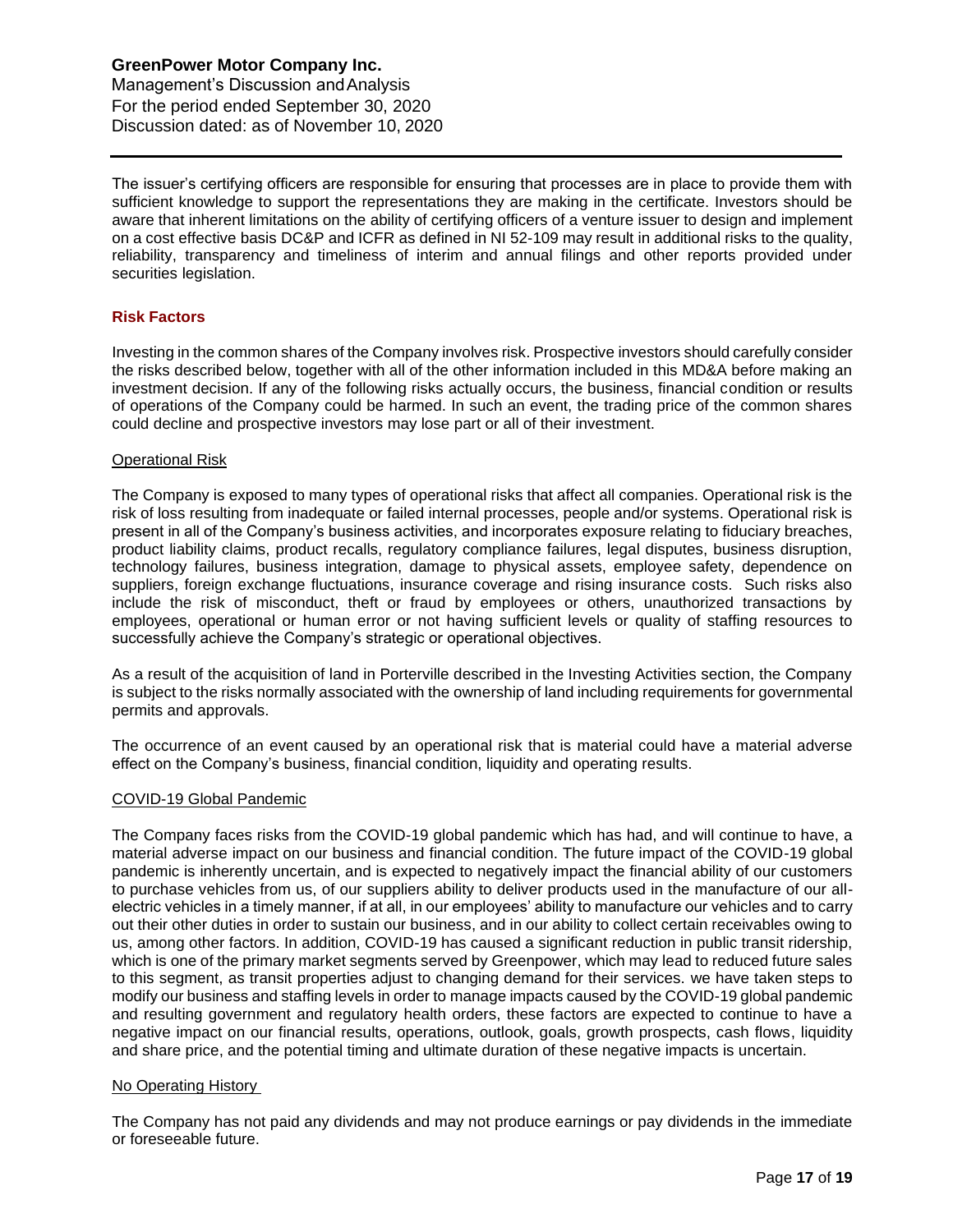### Reliance on Management

The Company is relying solely on the past business success of its directors and officers. The success of the Company is dependent upon the efforts and abilities of its directors, officers and employees. The loss of any of its directors, officers or employees could have a material adverse effect upon the business and prospects of the Company.

#### Volatile Operating Results

Our orders with our customers may require time-consuming customization and specification. We incur significant operating expenses when we are building a bus prior to sale or designing and testing a new bus. If there are delays in the sale of buses to customers, such delays may lead to significant fluctuations in results of operations from quarter to quarter, making it difficult to predict our financial performance on a quarterly basis.

#### Current requirements and regulations may change or become more onerous

The Company's products must comply with local regulatory and safety requirements in order to be allowed to operate within the relevant jurisdiction or to qualify for funding. These requirements are subject to change and one regulatory environment is not indicative of another.

#### Competition in the industry

The Company competes against a number of existing manufacturers of all-electric buses, traditional diesel buses and other buses with various models based on size, purpose or performance features. The Company competes in the non-diesel or alternative fuel segment of this market. Several of the company's competitors, both publicly listed and privately owned, have recently raised a significant amount of capital to invest in the growth and development of their businesses which has increased the competitive threat from several wellcapitalized competitors. In addition to existing competitors in various market segments, there is the potential for future competitors to enter the market over the next several years.

### Provision for Warranty Costs

The Company offers warranties on the vehicles it sells. Management estimates the related provision for future warranty claims based on historical warranty claim information as well as recent trends that might suggest past cost information may differ from future claims. Factors that could impact the estimated claim information include the success of the Company's productivity and quality initiatives as well as parts and labour costs. Actual warranty expense will differ from the provisions which are estimated by management.

#### Sales, Marketing, and Government Grants and Subsidies

Presently, the initial price of the Company's products are higher than a traditional diesel bus and certain grants and subsidies are available to offset these higher prices. These grants and subsidies include but are not limited to the Hybrid and Zero-Emission Truck and Bus Voucher Incentive Project ("HVIP") from the California Air Resources Board ("CARB") in partnership with Calstart, the Specialty-Use Vehicle Incentive Program funded by the Province of British Columbia, Canada, the clean trucks NYSERDA program and the New York Voucher Incentive Program in the state of New York, the South Coast AQMD funding in California, Federal Transit Authority funding for eligible transit properties across the US, and VW Mitigation Trust Funds allocated to programs throughout the US. The ability for potential purchasers to receive funding from these programs is subject to the risk of the programs being funded by governments, and the risk of the delay in the timing of advancing funds to the specific programs. To the extent that program funding is not approved, or if the funding is approved but timing of advancing of funds is delayed, subject to cancellation, or otherwise uncertain, this could have a material adverse effect on our business, financial condition, operating results and prospects.